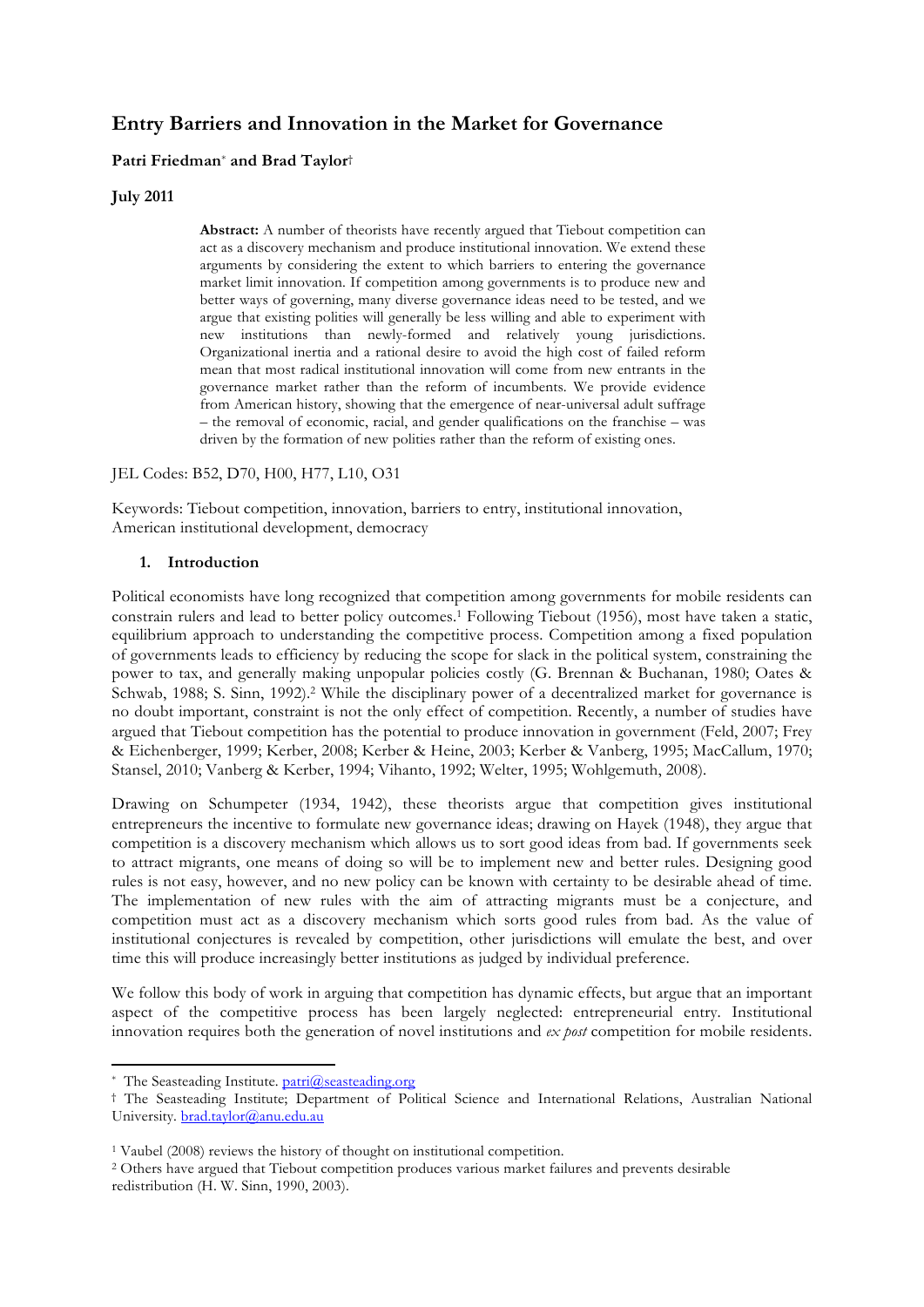A large but fixed population of competing jurisdictions allows for the sorting of good ideas from bad, but we argue that the introduction of novelty will generally be low without the formation of new jurisdictions. Established polities will be relatively unwilling and unable to make radical institutional conjectures and relatively resistant to the adoption of institutions or policies which have proved effective at attracting residents elsewhere. A certain degree of institutional inertia is desirable within existing jurisdictions, but it presents a serious barrier to institutional innovation. In political environments with high rates of polityformation, we argue, decentralized experimentation is much more desirable and feasible.

Wohlgemuth (1999, 2008) rightly recognizes that the cost of making institutional conjectures limits innovation. Wohlgemuth conceptualizes this as barriers to entry: the barriers to testing new governance ideas are lower in decentralized, competitive systems. We here make a stronger claim. While it is ultimately the barriers to experimentation which we are interested in, barriers to entry in the more conventional economic sense – i.e. the excess costs borne by new *producers* wishing to enter the market (Stigler, 1968, p. 63) – are an important determinant of the barriers to introducing new ideas. By "entry" we are not meaning the introduction of new rules to existing polities (i.e. reform), but the formation of new polities.

In section two we argue that institutional experimentation is less likely and less desirable in established jurisdictions and that regular state formation would encourage innovation. In section three we provide historical evidence by showing that extensions of the franchise to non-property owners, blacks, and women in America resulted from experimentation in newly-formed or relatively young frontier states. Section four concludes.

# **2. Barriers to entry and the generation of novelty**

Standard microeconomic analysis does not see barriers to entry as independently important given sufficiently many existing competitors: it makes no difference whether a jurisdiction is old or new, it will have the incentive to act competitively and to innovate in a competitive market. Existing dynamic analyses of competitive government seem to extend this approach to innovation by assuming that variety at the level of rules can be produced within a large fixed population of competing governments. However, like firms (R. R. Nelson, 1991), polities differ, and these differences affect their reaction to competitive pressures. We argue here that the age of a polity is a crucial factor in determining the implementation of new governance ideas. There are life-cycle effects in any organization which alter its behavior. Some of these effects reduce the level of innovation in large and old organizations, while others shape the type of innovation. In both cases, the introduction of new organizations will increase the number of novel ideas introduced into an industry.

In ordinary markets, there has been an increasing recognition among economists and interdisciplinary organizational scholars of the importance of barriers to entry. Large established firms, it is argued, are less able than new firms to reorient their strategic direction, remake their organizational structure, or come up with radical innovations. These problems can be broadly classified into a relative inability to engage in *product* innovation on the one hand and a relative inability to engage in *organizational* innovation on the other. These two forms of innovation are closely interrelated, and barriers to entry seem to be an important factor in both types of innovation at the industry level.

There are plausible theories which use standard microeconomics to argue that established firms will invest less in radical innovations than new entrants under conditions of uncertainty (Gilbert & Newbery, 1982; Henderson, 1993; Reinganum, 1983). Another strand of literature, and one which we think is more relevant to the issue at hand, argues that innovation in established firms is limited by organizational inertia. Firms establish decision-making routines in order to economize on decision costs (Cyert & March, 1963; R. R. Nelson & Winter, 1982). These routines are learned from prior experience and are thus wellsuited to the environment the firm faced in the past. In stable environments, this allows the firm to operate efficiently, but in rapidly changing environments such routines can prevent desirable organizational change. Routines are maintained by the behavioral norms and values of the individuals who constitute the organization. Routines evolve slowly and cumulatively as the organization learns from past experience and cannot be changed easily (R. R. Nelson & Winter, 1982). As the firm matures and grows larger, inertial forces will become stronger (Hannan & Freeman, 1984, pp. 157-162). This inertia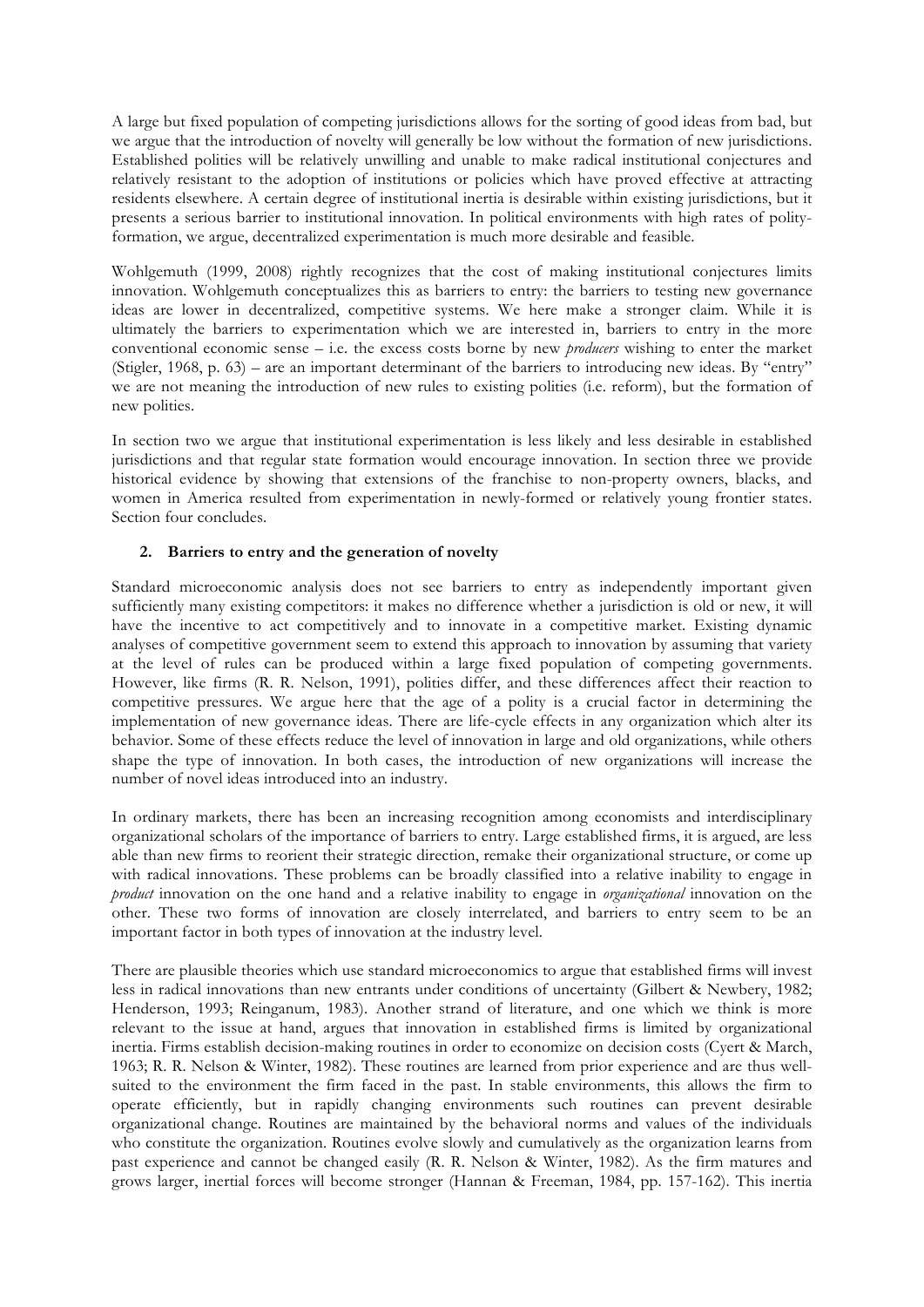can be exacerbated by "competency traps": as an organization gains experience in using a particular routine, its competency with that routine will increase, and short-sighted learning from often-reliable feedback mechanism will lock in suboptimal routines (Levinthal & March, 1993; Levitt & March, 1988; March, 1981).

One effect of such routines is that established firms will be relatively unable to seize on the opportunities presented by a changing technological environment. Large established firms do seem to be able to produce "competency-enhancing" innovations (i.e. those which increase the value of a firm's existing resources), but not "competency-destroying" innovations (i.e. those which decrease the value of a firm's existing resources), which come primarily from new entrants (Christensen, 1997; Henderson & Clark, 1990; Hill & Rothaermel, 2003; Tushman & Anderson, 1986). The point here is not that new firms are more innovative than incumbents, but rather that new firms and incumbents innovate *differently*, responding to different incentives and behaving differently depending on the technological environment (Acs & Audretsch, 1987, 1990; Winter, 1984). Incumbents can often devote large R&D budgets to research on well-defined problems but will be less effective at producing breakthrough ideas which open new markets. This suggests that high barriers to entry will reduce product innovation at an industry level, and the empirical record seems to suggest that this is in fact the case: high rates of entry in an industry are correlated with innovation and increases in productive efficiency (Caves, 1998, pp. 1971-1975; Geroski, 1995, p. 431). 3

There is reason to think the effect of entry on organizational innovation will be even stronger. The evolution of routines described above will also limit the ability of an organization to remake its formal organizational structure, and other factors add to this difficulty. Hannan and Freeman (1977, 1984, 1989) argue that most organizational change comes from the establishment of new organizations rather than the reorientation of existing ones. They argue that firms in modern economies face selection pressures to reliably and predictably produce goods of a certain quality, and must demonstrate accountability to investors and customers. To achieve the goals of reliability and accountability, routines will be highly standardized and rigid. As in the arguments with respect to product innovation described above, this will produce efficient performance in stable environments, but will not allow for much organizational innovation. Organizational change, they argue, happens primarily at the population level as new firms replace old. Others argue that the existing web of contractual relationships which constitute a firm increase the bargaining costs of organizational reform. Incomplete contracts prompt employees to expend resources attempting to influence firm decision-making processes in their favor. Since organizational reform will impose costs on some employees, they will attempt to block such reforms (Milgrom & Roberts, 1988, 1990; Milgrom, 1988). While some firms are able to successfully remake their organizational structure (Romanelli & Tushman, 1994), the empirical evidence suggests that younger firms are more likely to successfully undergo organizational change (Amburgey, Kelly, & Barnett, 1993; Delacroix & Swaminathan, 1991; Halliday, Powell, & Granfors, 1993; Miller & Chen, 1994).

It is important to note that the relative inability of established firms to engage in product and organizational innovation is not necessarily undesirable. Tightly-constrained routines enable firms to operate more efficiently in stable environments, and predictability and reliability are valuable. When we combine the inflexible efficiency and reliability of established firms with the high-risk dynamism of new firms within a single industry, the performance of the industry as a whole will be greater than if either type of organization were universal. Startups are a major contributor to innovation, and this makes barriers to entry an important factor in industry performance.

<sup>3</sup> Some might argue with Schumpeter (1942) that barriers to entry will reduce the incentive to innovate by decreasing the rents available to successful innovators. This argument that entry reduces the benefit of innovation needs to be balanced against the counterargument that entry also reduces the cost of innovation. In ordinary markets, the empirical evidence seems to suggest that there is an inverted U-shaped relationship between innovation and competition at the firm level – that is, firms in moderately competitive industries are the most innovative. At the industry level, though, more competition seems to reliably produce more innovation (Gilbert, 2006). Even if there were a "sweet spot" between too much and too little entry as far as innovation is concerned, it seems certain that there is currently too little competition in the market for governance.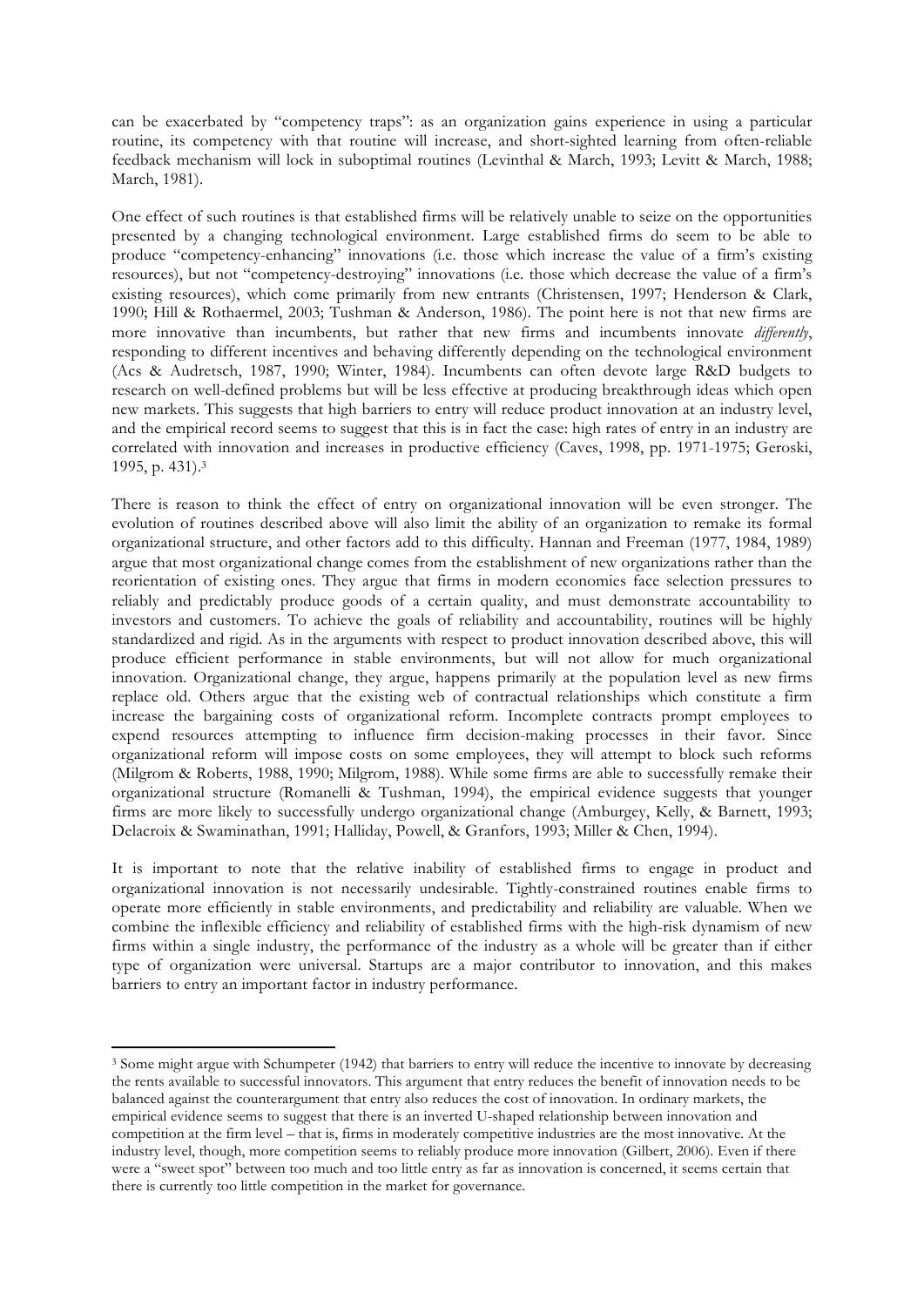These arguments hold *a fortiori* to government. Barriers to product (i.e. policy) and organizational (i.e. constitutional) innovation are much higher in established governments than they are in established firms. Like other organizations, governments as producers of policy establish routines which can lead to inertia. In democracies, there are many such inertial forces which tend to make the implementation of bold ideas unlikely: tight agenda-control (Tullock, 1981), party platforms shifting to match the preferences of the median voter, and various institutional barriers which dampen and delay the influence of public opinion on public policy (Riker, 1982) all work to thwart the generation of novel governance experiments.

Further, the life-cycle dynamics of organizations described above mean that inertia will increase over time. This becomes particularly obvious when we consider the fact that policy-making and implementation is heavily influenced by the bureaucracy. Downs (1965, 1967) looks at the incentives facing bureaucrats and concludes that the establishment of routines which give rise to inertia is a rational response to pervasive knowledge problems and the difficulty of reforming large hierarchical organizations. Further, inertia will be greater in bureaucracies of larger size (since top-down control is more difficult) and greater age (since routines accumulate and bureaucrats will be more concerned with maintaining and expanding the bureaucracy).

Another reason that governments are likely to be more inert than other organizations comes from the influence of special interests. While Milgrom and Roberts (1988, 1990; Milgrom, 1988) show that ordinary organizations are not immune to rent-seeking, greater heterogeneity in the costs and benefits of organizing for collective action make it a particularly salient problem in government (Buchanan, Tollison, & Tullock, 1980; Krueger, 1974; Olson, 1965; Tullock, 1967). Olson (1982) argues that organizing for collective action is difficult and only happens under the right conditions, but that once formed, distributional coalitions are quite robust. This means that distributional coalitions will gradually proliferate in politically stable societies, producing market distortions and retarding economic growth.4

This dynamic will also have an effect on institutional innovation. While distributional coalitions may sometimes seek to have new policies enacted or constitutional arrangements changed, they will more often seek to block such changes. The distribution of groups with the power to influence government is in part a function of the current institutional regime, meaning that those benefitted by the regime will be those with more power. Each institutional constellation will tend to produce its own array of powerful interest groups with the incentive and ability to main the status quo. They will thus tend to work against institutional experimentation.5 Even absent this bias in favor of the status quo, a large number of entrenched distributional coalitions will tend to work against policy change. Sufficiently strong interest groups can become veto players, and a greater number of veto players will make policy change more costly (Tsebelis, 2002). Moreover, those changes which distributional coalitions do instigate will generally be inefficient redistributive efforts rather than Pareto or Kaldor-Hicks dominant innovations.

Both the establishment and ossification of routines and institutional sclerosis will tend to make the implementation of radical new policy ideas less likely over time, and their effect is likely to be even stronger on constitutional arrangements. As in other organizations, reforming the fundamental organizing principles of a polity will involve very high bargaining and decision costs, and constitutions are often protected from change by institutional features such as supermajority requirements. The power of entrenched interests is particularly important when it comes to decision-making rules, since those with the

<sup>4</sup> The possibility of Tiebout exit will reduce the scope for rent-seeking even with no possibility of entrepreneurial entry, since transfers become more costly as the outside options of the exploited group increase. Rent-seeking will remain profitable unless the exit costs of the vast majority of the population are very low. Distributional coalitions exploit their smaller size and greater organizational capacity relative to the exploited public. As more mobile citizens leave, the disparities which allow for rent-seeking will reduce, but moderate switching costs for a large proportion of the public will leave large rents for the seeking.

<sup>5</sup> Writing on technological innovation, Mokyr (1994) argues that technological regimes produce their own idiosyncratic array of interest groups. Powerful groups are powerful in part because of the technological status quo and will thus tend to favor policies which retard innovation.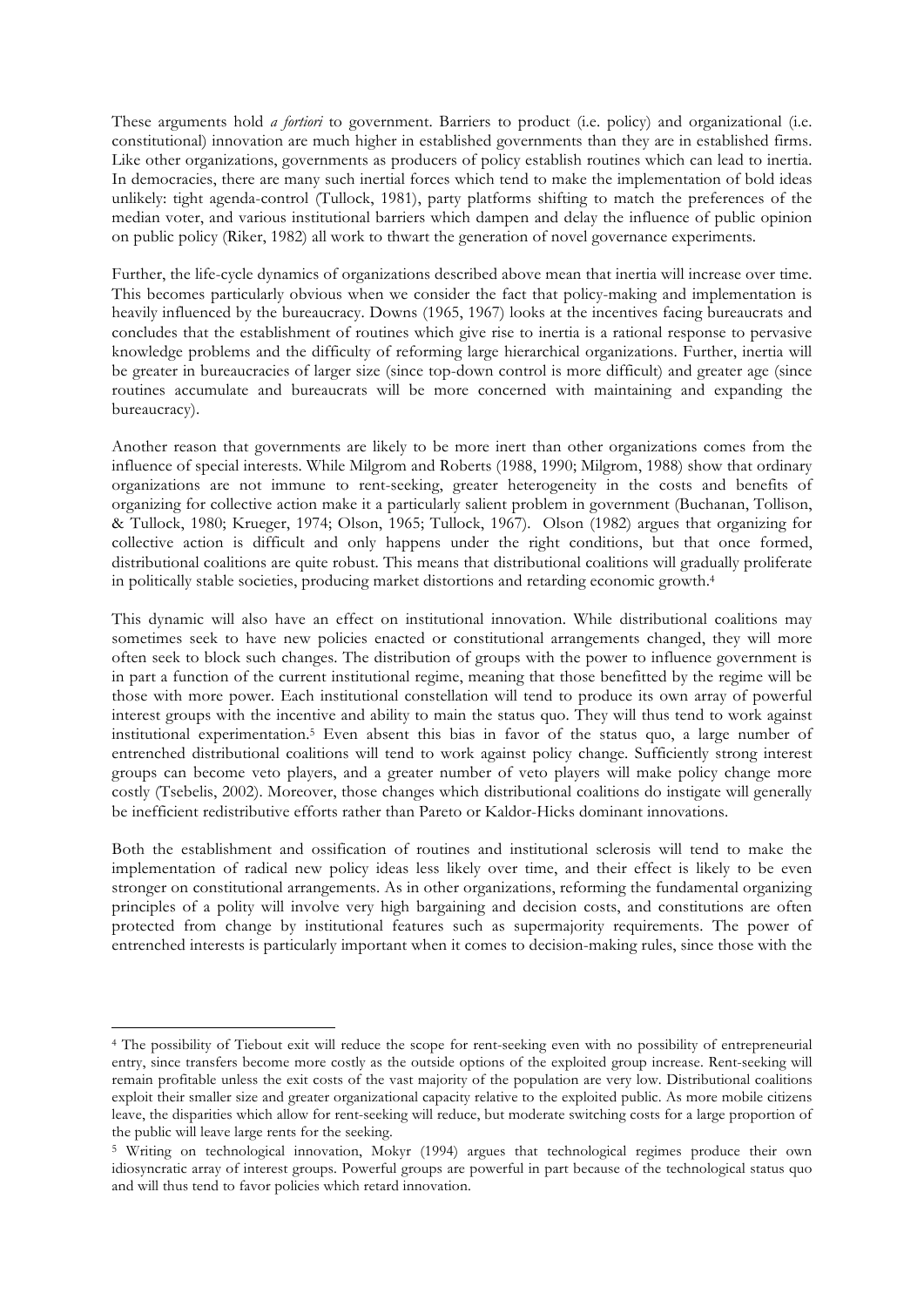power to make choices have this power by virtue of current arrangements.6 Moreover, even if constitutional reform is achieved, such reforms will normally be piecemeal rather than wholesale. Reformers need to live with the legacy of past systems, and starting from scratch is generally not an option.

Again, much of this inertia is desirable. The limits of human foresight make it impossible to know with certainty whether a proposed innovation will prove beneficial or harmful, and the magnitude of downside risks reduces the optimal level of innovation. Compared to innovation in ordinary markets, the downside risks of policy failure are enormous. The Soviet Union is a case in point. Communism seemed like a reasonable idea to many people, but it was tested in such a high-stakes environment that failure was catastrophic. Conservatives such as Oakeshott (1947, 1962) reasonably assert that we should prefer not to radically remake rules which have proved more-or-less acceptable in the past.

Further, an important feature of political and legal institutions is their predictability. Considering institutions as the rules of the game, play will not proceed smoothly unless all players can be reasonably confident that those rules will not change markedly in the near future. The rule of law ensures that individuals and firms can plan for the future, and the possibility of reform reduces the scope for planning (Scalia, 1989). 7 Inertia is even more desirable in constitutional structure, since the entire constitutionalist paradigm is premised on the idea that politics must proceed according to relatively stable and predictable rules of the game (G. Brennan & Buchanan, 1985). The need for predictability in rules limits the extent to which we should want existing polities to experiment with policies and constitutions.

With the regular formation of new jurisdictions, however, the benefits of institutional stability could be combined with those of experimentation. If new polities are formed on a frontier, we have an opt-in experiment similar to entrepreneurial entry in an ordinary market. New rules are not imposed on an existing population, and the polity must attract settlers in part through the design of good rules. If institutional experiments on the frontier are unsuccessful, the damage will be limited by the lack of population. Jurisdictions which implement bad ideas will fail to attract migrants and the experiment will be abandoned; jurisdictions which implement good ideas will grow. Of course, frontier areas are seldom entirely unsettled before a polity is formed, but sparse settlement reduces risk relative to dense settlement.8

The founding of new jurisdictions on the frontier is not without risks, but these are normally much lower than reforming an existing jurisdiction and can be mitigated more easily. When reforming an existing jurisdiction, the costs and benefits of reform will be felt by all individuals within that jurisdiction from the beginning; when founding a new jurisdiction in open space, individuals accept the costs and benefits only by opting into the jurisdiction, and will be able to mitigate those risks through insurance and diversification. By reducing the risk of introducing new ideas and avoiding the inertia of established jurisdictions, low barriers to entry make institutional experimentation more desirable and more likely. We should thus expect to see newly-formed and relatively young polities making a disproportionate contribution to institutional innovation.

# **3. Evidence from the American Frontier**

!!!!!!!!!!!!!!!!!!!!!!!!!!!!!!!!!!!!!!!!!!!!!!!!!!!!!!!!!!!!

Anecdotal evidence that the formation of new states leads to political innovation abounds: the new states formed after the disintegration of the Soviet Union experimented with a number of radical policy ideas (Liuhto, 1996), most notably a flat tax (Baturo & J. Gray, 2009); and two of the most constitutionally innovative political cultures in history – early America and ancient Greece – saw high rates of stateformation. Competition without entry, such as we see in the Swiss federal system today (Feld, 2007; Feld

<sup>6</sup> Congleton (2004) shows that the median voter is benefitted by current degree of suffrage and will not want it expanded absent exogenous change. We suggest this idea holds more generally with respect to rules for reaching political decisions.

 $^7$  Higgs (1997), for example, argues that the great depression was deepened and prolonged by a lack of confidence among investors about the security of property rights.

<sup>8</sup> This argument applies to only some types of entry. Secession, for example, may reduce institutional inertia, but institutional experiments of this sort will remain very risky.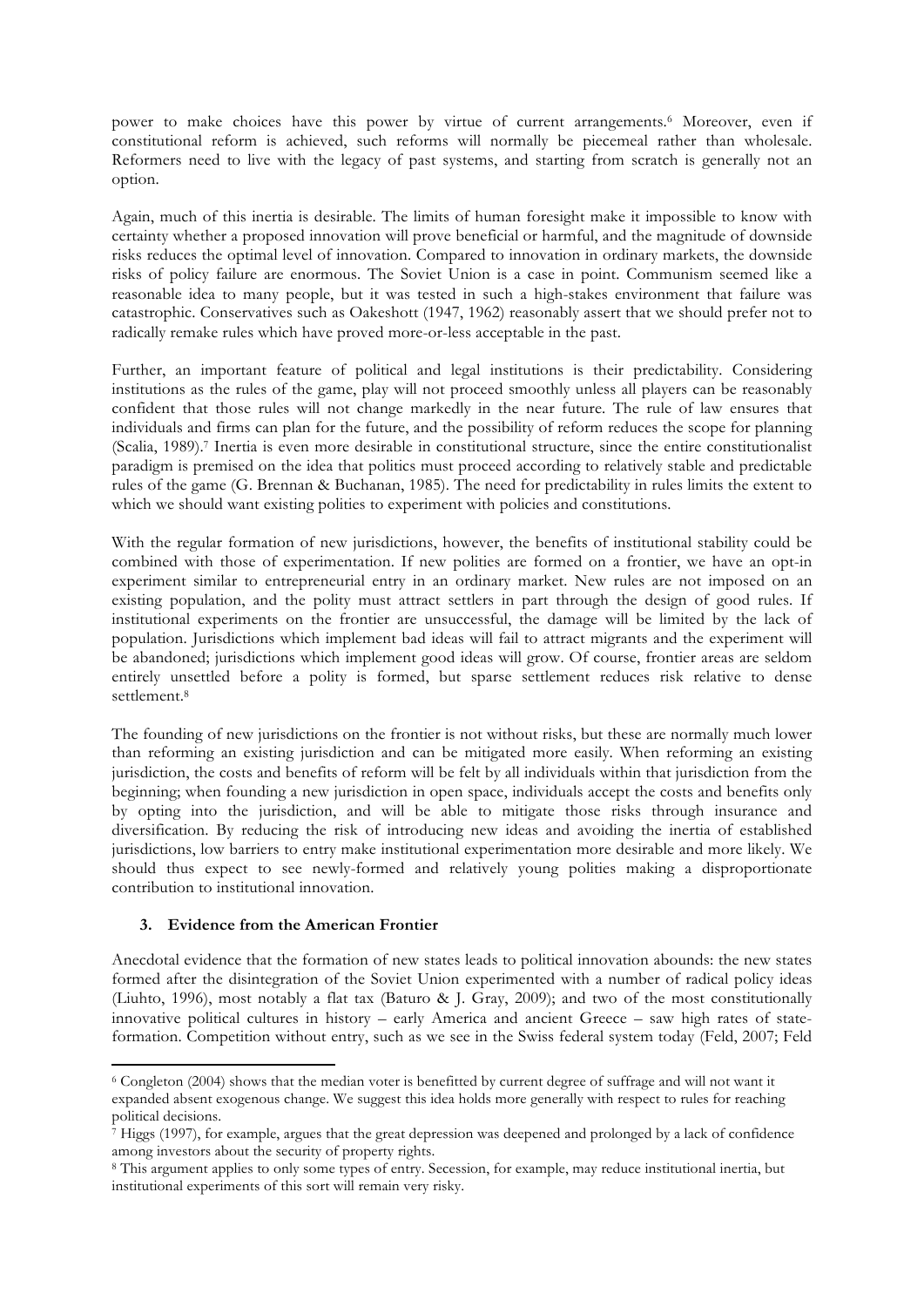& Reulier, 2009; Feld & Kirchgässner, 2001), seems to constrain government and increase static efficiency, but it does not produce the stellar levels of political innovation we saw in Greece and America. The Swiss constitution of 1848 was very innovative in its federalism and use of direct democracy, but subsequent competition among the cantons has not produced any major breakthroughs in the art of governance.

Rigorous empirical testing of our proposition is difficult, however, since we have no good way of measuring institutional innovation.9 Looking closely at a single case in which competition seemed to have produced innovation allows us to trace the causal mechanisms at work and reach tentative conclusions about the importance of barriers to entry.10 We here look at the emergence of near-universal adult suffrage in the United States from 1776 to 1920.11 We show that the major breakthroughs in this period came from newly-formed polities and relatively young polities adopted innovations sooner and more vigorously than long-established ones. We thus agree with Frederick Jackson Turner's (1906, 1920) contention that the western frontier was a democratizing force which forced change in the east.12

We look at the extension of the franchise because broad-based democracy is the most unique feature of the American political system which was not present in embryonic form in the early colonies. Colonial America was a very competitive and innovative political culture, and it saw the emergence of a novel form of constitutionalism later carried over to state and federal governments. The United States Constitution was a unique development which has since been copied widely (Billias, 1990, 2009; Blaustein, 1987; W. J. J. Brennan, 1991), and its design anticipates many findings of public choice theory (Ostrom, 1987). The framers of the constitution did not create these features *de novo*, but drew on the constitutional experiments in the colonies (Lutz, 1980, 1988, 1998). The keys ideas of American constitutionalism seem to have emerged naturally from the established commercial and religious institutions upon which settlers relied.13

While the colonies had representative institutions, they were not democratic in the modern sense. English democrats saw democracy as property-owner democracy, and American settlers agreed. This was not entirely unreasonable. Citing Montesquieu and Blackstone, arguments against the extension of the franchise to the unlanded suggested that only freeholders had an enduring stake in the welfare of the community and the autonomy to make wise electoral choices. While this might seem a rather elitist justification for franchise restrictions, and indeed it was, it also had egalitarian elements. If the overly dependent were given the vote, they would simply vote as their masters dictated, thus giving undue

<sup>9</sup> There has been some interesting empirical work on the "diffusion of innovations" among U.S. states (Berry, 1994; V. Gray, 1973; Mintrom, 1997; Walker, 1969). These studies, however, are concerned with the adoption of governance ideas which have already been developed elsewhere. An innovation is defined as "a program or policy which is new to the states adopting it, no matter how old the program may be or how many other states may have adopted it" (Walker, 1969, p. 881) and no attempt is made to assess the significance or desirability of various innovations. Walker shows that large, industrialized states – many of which are among the oldest in the Union – are more innovative in his sense. Our conception of innovativeness is different. We are concerned with the *generation* of new governance ideas rather than their diffusion and see the significance and desirability of these ideas as important. <sup>10</sup> We are here following the "analytic narratives" approach of Bates et al (1998). Rather than attempting to infer causation from correlation as in comparative and statistical methods, we look in depth at the process through which our dependent and independent variables are related in a single case and attempt to establish causation on this basis. The aim is to uncover causal mechanisms rather than establish causal relationships (Elster, 1989; Hedström & Swedberg, 1998).

<sup>11</sup> More specifically, we consider the emergence of suffrage institutions which did not discriminate on the basis of economic status, race, or gender. Other qualifications such as excluding criminals and immigrants are far from uncontroversial today, and we wish to consider the emergence of the modern conception of universal suffrage. We also ignore the exclusion of illiterates, the insane, and paupers. These tests were mostly used in later periods in order to disenfranchise already enfranchised groups.

<sup>12</sup> This section is informed generally by the histories of American suffrage by Keyssar (2000), Porter (1918), and Williamson (1960).<br><sup>13</sup> Commercial charters and religious covenants led to single-document written constitutions drafted at the

formation of a polity and subsequently meant to limit the powers of government (Elazar, 1998; Lutz, 1980, 1988, 1998). The separation of powers was also present in the early colonies, with power being divided between Crown, proprietor or company, and settlers (Lutz, 1988). Judicial review was simply a continuation of early colonial corporate law with the replacement of English law with the constitution (Bilder, 2006; Black, 1987).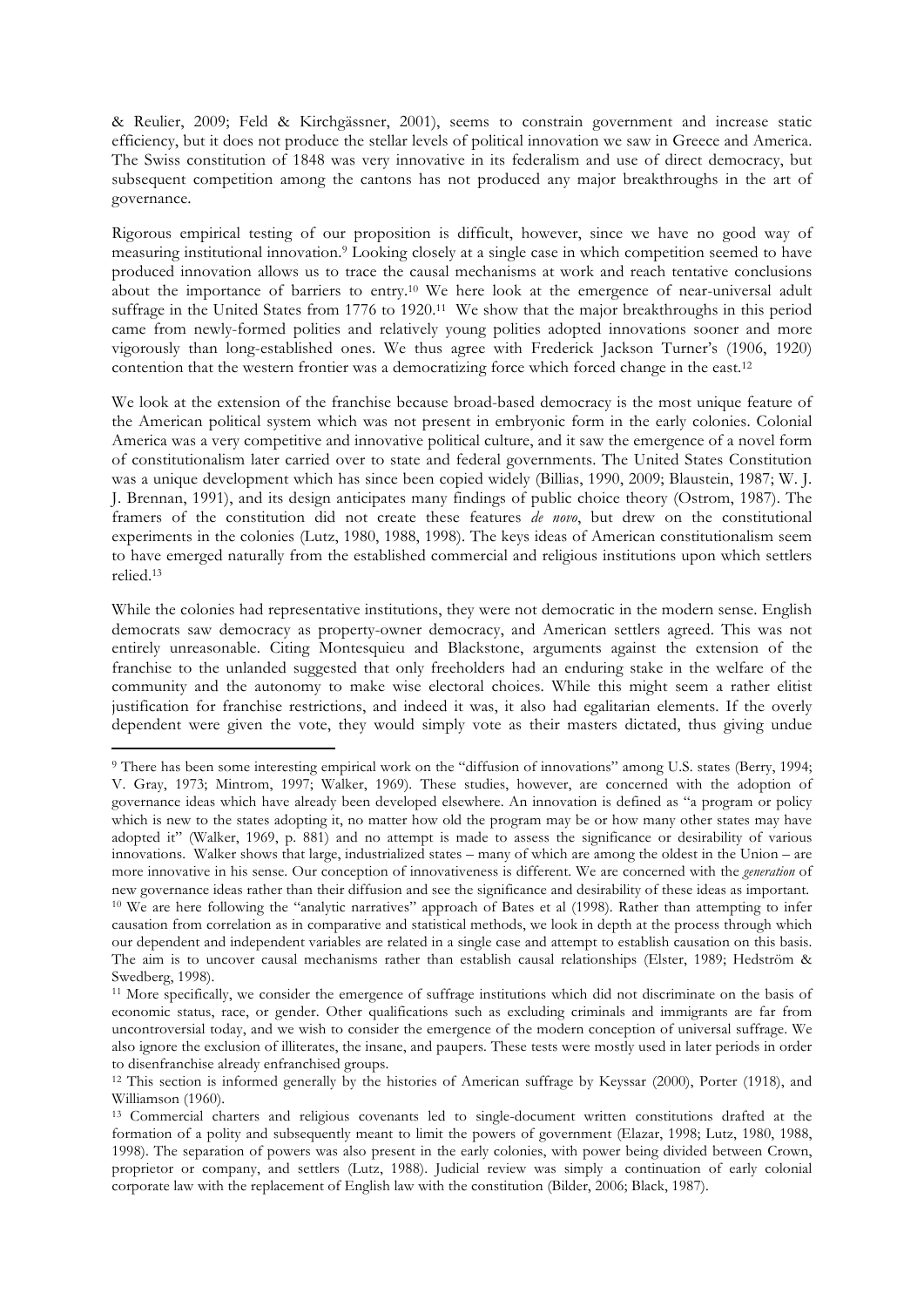influence to a few individuals with many servants or tenants (Keyssar, 2000, pp. 9-12; Williamson, 1960, pp. 5-11). While there were also compelling arguments on the other side of the debate (Keyssar, 2000, pp. 12-15), it seems reasonable to conclude that white manhood suffrage, let alone universal adult suffrage, did not sound like an obviously good idea to colonial ears. Extending the franchise would need to be an institutional experiment in the sense described above, since its desirability could not be fully assessed ahead of time.

There was some variation across colonies as to the precise nature of property qualifications, but all were based on the idea that only the right sort of person should vote. Until the time of the revolution, seven of the thirteen colonies (Virginia, New Hampshire, Rhode Island, North Carolina, New Jersey, New York, and Georgia) had a land-owning qualification, five (Massachusetts, Maryland, Connecticut, Delaware, and Pennsylvania) allowed personal property to be counted towards minimum requirements, and one (South Carolina) gave the vote to taxpayers. Qualifications were sometimes based on the value of land and sometimes of raw acreage. The thresholds varied, and economic conditions in the various colonies meant that the same rule could enfranchise a drastically different proportion of the population across colonies. In all the colonies, however, the abundance of land and greater equality meant that a much higher proportion of white males were able to vote.

|                | Founded | Suffrage reform                                                                                              |
|----------------|---------|--------------------------------------------------------------------------------------------------------------|
| Virginia       | 1607    | No significant reform                                                                                        |
| Massachusetts  | 1620    | More restrictive qualifications introduced                                                                   |
| New Hampshire  | 1623    | Moderate: Freehold replaced with taxpayer qualification                                                      |
| Maryland       | 1634    | Minor: Property requirement weakened but retained                                                            |
| Connecticut    | 1635    | No significant reform                                                                                        |
| Rhode Island   | 1636    | No significant reform                                                                                        |
| North Carolina | 1653    | Moderate: Freehold replaced with taxpayer qualification for lower<br>house                                   |
| South Carolina | 1663    | No significant reform                                                                                        |
| Delaware       | 1664    | No significant reform                                                                                        |
| New Jersey     | 1664    | Moderate: Freehold replaced with fifty pound value qualification.                                            |
| New York       | 1664    | Minor: Property requirement reduced for lower house (twenty pound<br>freehold or forty shilling tenancy)     |
| Pennsylvania   | 1682    | Major: Property replaced with taxpayer qualification; poll tax meant<br>almost universal white male suffrage |
| Georgia        | 1732    | Major: Property replaced with 10 pounds value, taxpayer, or tradesman                                        |
|                |         | Sources: Keyssar (2000), Porter (1918), Williamson (1960).                                                   |

#### **Table 1: Suffrage reform in the thirteen colonies, 1776-1787**

While America was effectively much more democratic that England, no colony before the revolution had embraced democratic principles as we understand them today. The first major moves towards expanding the franchise began in the revolutionary period. This seems to have been due in part to competitive pressures and in part to the natural rights philosophy of the revolution with its "no taxation without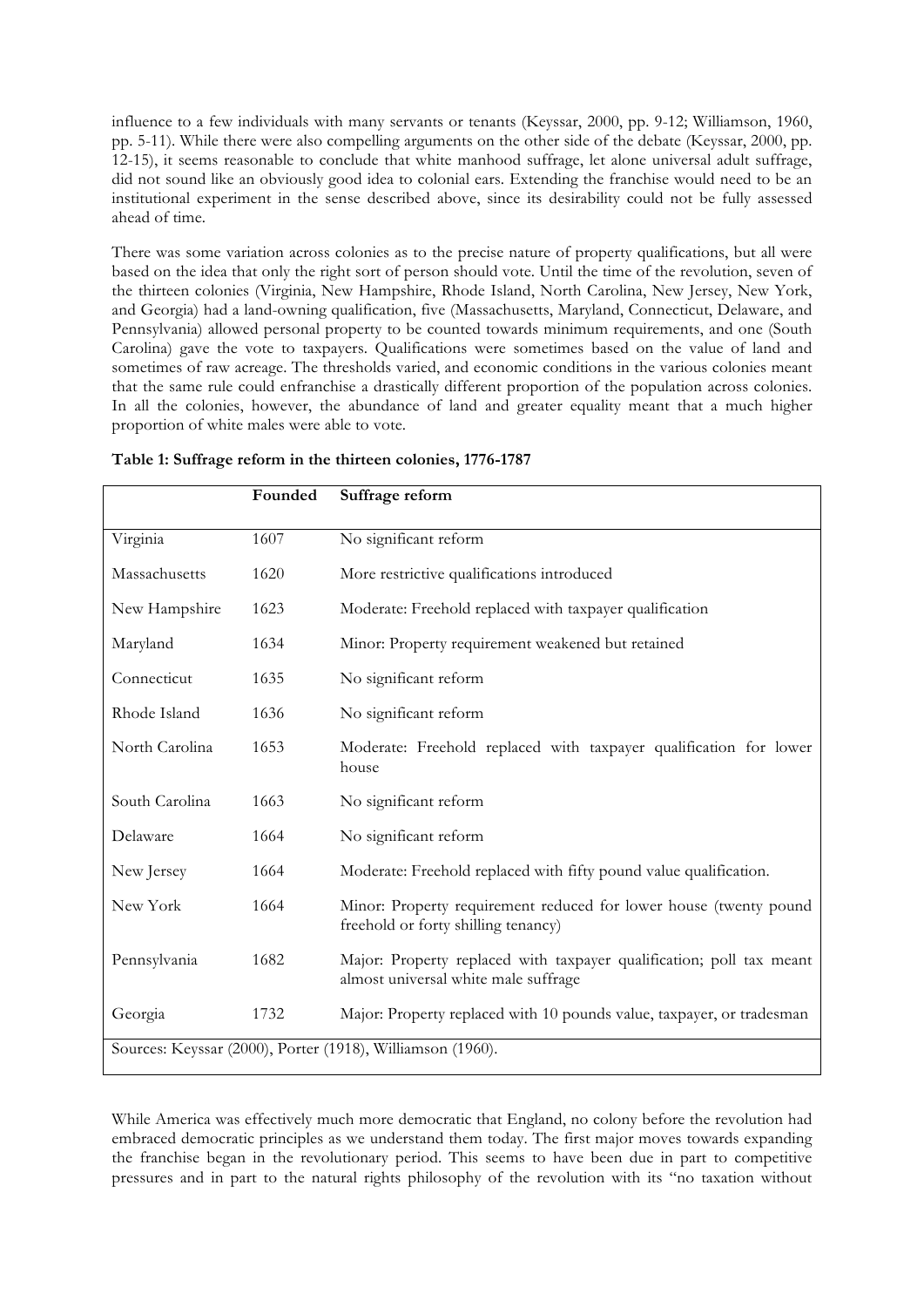representation" slogan (Williamson, 1960, chap. 5). As table 1 shows, younger states were more likely to engage in radical reform.14

By the time the federal constitution was adopted in 1787, suffrage laws in the thirteen colonies had become more liberal, with around sixty or seventy percent of adult white males eligible to vote,<sup>15</sup> but each retained either property or taxpayer qualifications.16 At the same time, though, new states were being formed and entering the union, and the vast majority would grant the vote to at least all white men.

The first of these was Vermont, which declared independence in 1777 and was admitted to the union in 1791. The constitutions of 1777 and 1793 granted suffrage to all men "of a quiet and peaceable behaviour" who were over twenty one years of age and had resided in the state for a year. Thus, this new entrant in the governance market did not have any economic or racial qualifications.17 The abandonment of economic qualifications would be quickly replicated by other states entering the union, with only Ohio, Louisiana and Mississippi implementing a taxpayer qualification. No new state would enter the union with a property qualification.18

The removal of economic qualifications to voting was driven significantly by the need to attract migrants (Engerman & Sokoloff, 2005, pp. 899-901; Keyssar, 2000, p. 38). With scarce labor and a very mobile working class (Ferrie, 2006; Keyssar, 2000, pp. 428-429), attracting migrants through any means available was important. Migrants seemed to value suffrage very highly. Western states generally saw higher voter turnout, and many letters of settlers in the west to their families in the east refer to their right to vote (Engerman & Sokoloff, 2005, p. 900). While the need to attract migrants was more often cited in the extension of the franchise to aliens and the general relaxation of residency requirements (Keyssar, 2000, pp. 38-39), it also seems to have played some role in debates about removing property and taxpayer qualifications (Williamson, 1960, p. 131).

The original thirteen colonies did not give up economic qualifications on suffrage easily, and there were drawn out political battles. Advocates of universal suffrage in the established eastern states were at least as numerous and enthusiastic as those on the western frontier, but generally fought longer and harder for the removal of economic qualifications and were less successful (Williamson, 1960, chap. 8-11). Nevertheless, the original thirteen colonies were slowly forced to liberalize electoral laws. The last to abandon property qualifications were Rhode Island (1842), Virginia (1850), and North Carolina (1856). Pennsylvania and Rhode Island retained tax qualifications into the twentieth century. While America as a whole was politically very innovative, there was a widespread distaste for political innovation, and particularly constitutional innovation, within established states and colonies. Constitutional and legal innovation was seen as excessively risky, reducing the predictability of law, and allowing for state encroachment on basic liberties (Reid, 1986, pp. 156-158). Even when changes were widely desired, special interests or vocal minorities would often go to great lengths to maintain the status quo. For example, John Adams and other prominent New Englanders fought against the removal of a property

<sup>&</sup>lt;sup>14</sup> The eyeball test is suggestive but not entirely convincing. An ordered logistic regression of the degree of reform (with ascending categories for reversal, no reform, minor reform, moderate reform, and major reform) against age as of 1776 produces a coefficient of -0.059, meaning that for every 17 years of age the state is likely to slip down one reform category. This result is significant at  $p=0.05$  and remains so if we add dummy variables for slave states as of 1812 and for southern states.

<sup>&</sup>lt;sup>15</sup> Estimates of the size of the American electorate vary quite widely, but it safe to say that a much higher proportion of white American men had the vote than their counterparts in Europe and the other colonies, and that the franchise expanded in the revolutionary period (Keyssar, 2000, p. 42; Williamson, 1960, pp. 111-112).

<sup>16</sup> New Hampshire (in 1792) and Georgia (1798) were the first of the thirteen colonies to abandon economic qualifications.

 $1^7$  Vermont is an interesting case for a number of reasons. At the time of independence it had no established government, and those drafting its constitution were selected directly by popular vote in towns rather than by a preexisting legislature. This removed the problems of organizational inertia discussed above and allowed for an innovative constitution, which not only implemented manhood suffrage but also abolished slavery (Keyssar, 2000, pp. 17-18).

<sup>&</sup>lt;sup>18</sup> Economic qualifications were later used by southern states in an effort to disenfranchise blacks following the fifteenth amendment. The exclusion of "paupers" also remained common.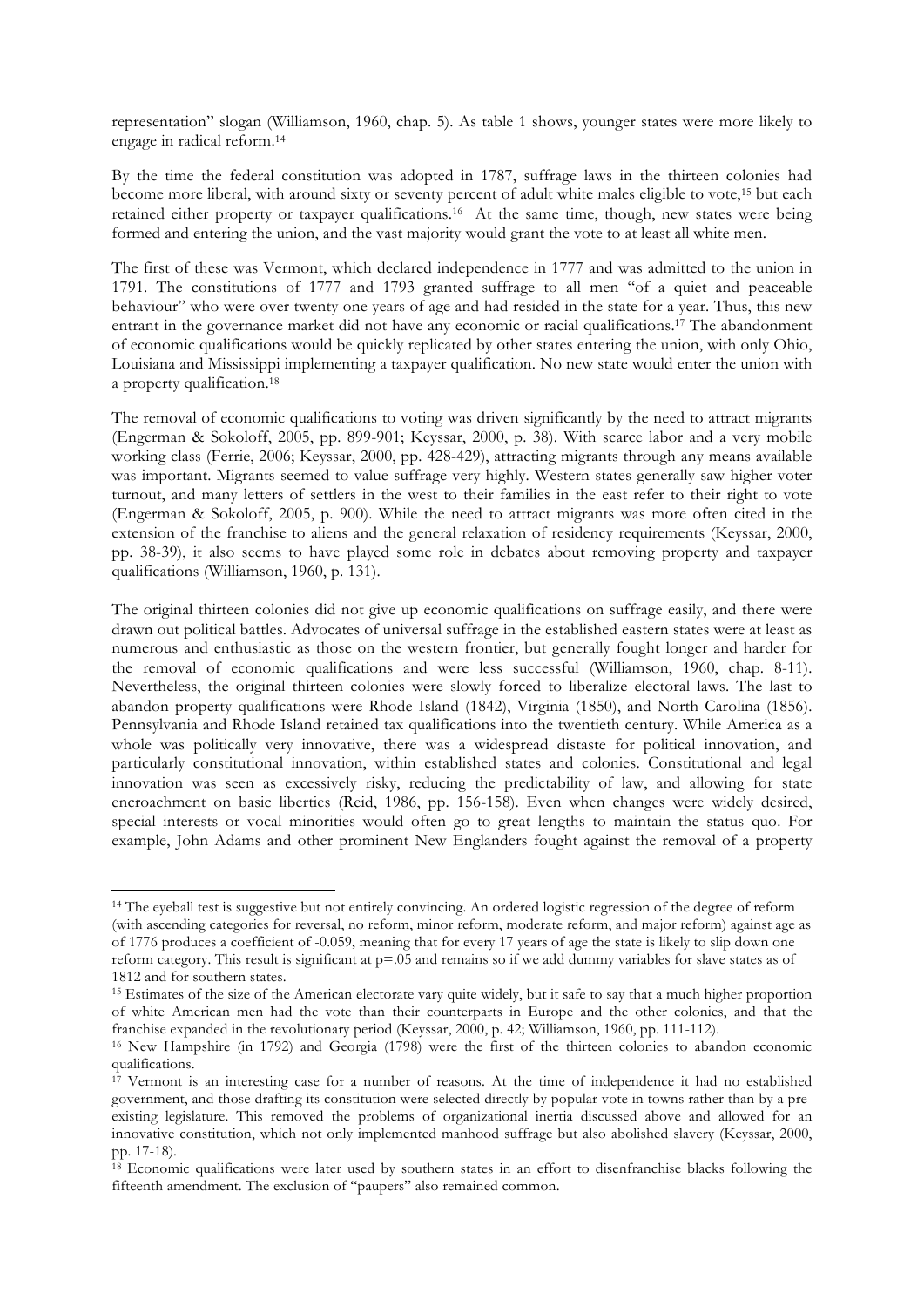requirement for suffrage, their arguments being based in part on the idea that institutional experimentation was not worth the risk (Breen, 1967).

While Vermont's rejection of economic qualifications set the pattern for the emergence of white manhood suffrage, its rejection of racial qualifications was not so influential. Kentucky entered the union in 1792 with suffrage requirements identical to Vermont's, but disenfranchised "negroes, mulattoes, and Indians" in 1799. Maine seceded from Massachusetts in 1820 and gave the vote to blacks but excluded "Indians not taxed." All other states entering the union before the ratification of the fifteenth amendment in 1870 had racial qualifications which prevented blacks, and normally all nonwhites, from voting.

Economic qualifications tended to exclude nonwhites and women by default, and specific provisions were thus largely redundant. With the extension of the franchise to the relatively poor, the specification that only white males could vote became increasingly common. In 1790, only three of the thirteen states in the union excluded nonwhites, though the property or taxpayer qualifications of those states had the effect of disenfranchising them anyway.

At the beginning of the civil war, only two states, Vermont and Maine, allowed blacks to vote on the same basis as whites. Three other New England states (Massachusetts, New Hampshire, and Rhode Island) gave blacks the same de jure voting rights as whites but maintained economic qualifications which excluded most blacks, New York retained a property qualification only for blacks, and the remaining states barred blacks from voting outright. The civil war prompted many calls for universal suffrage in the north, and the issue was taken to referendum in many northern states. In most cases, however, black suffrage was overwhelmingly rejected by voters. Only Iowa and Minnesota (both in 1868) adopted manhood suffrage before the ratification of the fifteenth amendment.

Four states adopted manhood suffrage without a requirement by the federal government, and did so at formation or soon after. Their innovations were not widely copied, however, and it was federal interventions which ultimately gave most blacks the right to vote. The debate over black suffrage was much more ideological and less practical than the debates over removing economic qualifications, and the need to attract migrants was not a pressing concern. On the contrary, many northerners feared that extending the franchise to blacks would unleash a wave of undesirable black migration.

Like the extension of the vote to the unlanded and nonwhite, granting women the vote went against longheld assumptions. In addition to the idea that women were better suited to domestic than public life, arguments against women's suffrage were similar to those used to maintain economic barriers to the franchise: women were economically dependent on men and thus lacked the independence and will to make electoral choices (Keyssar, 2000, p. 174). Suffragettes had to fight hard to give women the vote, and they eventually succeeded first in the newly-formed western states.

Women who owned property were often allowed to vote in the colonial era, but new states entering the union without economic qualifications generally excluded women explicitly, and reforming states would often disenfranchise women as they removed economic qualifications. Beginning with Kentucky in 1838, women were with certain qualifications allowed to vote on certain issues such as education, and the younger western states tended to lead this movement towards tightly-limited female enfranchisement. Full female suffrage came first in 1869 in the newly-organized territory of Wyoming. Fourteen other states followed in extending the franchise to women prior to the nineteenth amendment in 1920. Of these states, all but New York and Michigan had entered the union in 1850 or later. Indeed, of the 18 states entering the union at that time, all but five entered with full female suffrage (see table 2).

The enfranchisement of women seems to have been driven in part by the need to attract migrants. Labor in frontier states was scarce, as were marriageable women. In 1870, there were six men for every woman in Wyoming.19 An article in the *Cheyenne Leader* said after the passing of the bill that "We now expect at

<sup>&</sup>lt;sup>19</sup> This not only made levelling the gender ratio desirable for unmarried men in the state, but also limited the effect that enfranchising women would have on the composition of the electorate (Larson, 1990, p. 80).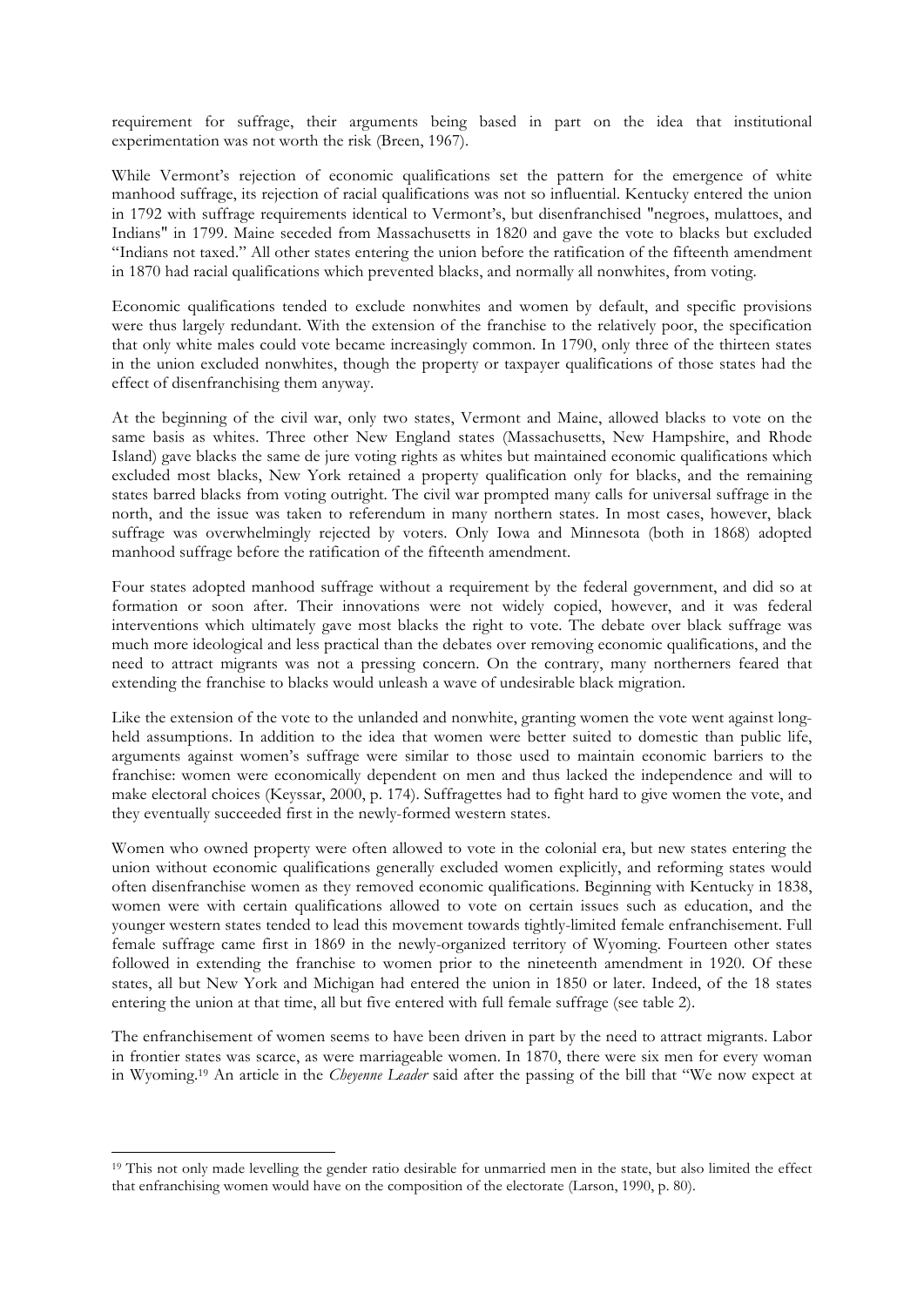once quite an immigration of ladies to Wyoming" (quoted in Larson, 1990, p. 80). 20 Many saw women's suffrage as a cheap means of advertising for migrants. At least one legislator gave this as his reason for supporting the bill, and the *Cheyenne Leader* called it "nothing more or less than a shrewd advertising dodge" (quoted in Larson, 1990, p. 80).<sup>21</sup> On this understanding, women's suffrage, and less discriminatory policies more generally, may also have attracted families rather than simply single women, since wives surely have some say over the locational decisions of households, and innovative policies were a way of bringing notoriety to the territory.

|                | Founded/<br>organized | Statehood | White<br>manhood<br>suffrage | <b>Black</b><br>suffrage | Female<br>Suffrage |
|----------------|-----------------------|-----------|------------------------------|--------------------------|--------------------|
| Virginia       | 1607                  | 1788      | 1850a                        |                          |                    |
| Massachusetts  | 1620                  | 1788      | 1891                         |                          |                    |
| New Hampshire  | 1623                  | 1788      | 1792                         |                          |                    |
| Maryland       | 1634                  | 1788      | 1802                         |                          |                    |
| Connecticut    | 1635                  | 1788      | 1845                         |                          |                    |
| Rhode Island   | 1636                  | 1790      | 1888                         |                          |                    |
| North Carolina | 1653                  | 1789      | 1868a                        |                          |                    |
| South Carolina | 1663                  | 1788      | 1810a                        |                          |                    |
| Delaware       | 1664                  | 1787      | 1907                         |                          |                    |
| New Jersey     | 1664                  | 1787      | 1844                         |                          |                    |
| New York       | 1664                  | 1788      | 1826                         |                          | 1917               |
| Pennsylvania   | 1682                  | 1787      | 1933                         |                          |                    |
| Georgia        | 1732                  | 1788      | 1798 <sup>a</sup>            |                          |                    |
| Vermont        | 1777                  | 1791      | 1777                         | 1777                     |                    |
| Kentucky       | 1792                  | 1792      | 1792                         | 1792b                    |                    |
| Tennessee      | 1796                  | 1796      | 1796 <sup>a</sup>            |                          |                    |
| Mississippi    | 1798                  | 1817      | 1832 <sup>a</sup>            |                          |                    |
| Indiana        | 1800                  | 1816      | 1800                         |                          |                    |
|                |                       |           |                              |                          |                    |

| Table 2: Extensions of the franchise in American states, 1777-1920 |  |  |  |
|--------------------------------------------------------------------|--|--|--|
|--------------------------------------------------------------------|--|--|--|

<sup>&</sup>lt;sup>20</sup> This seems to have been a factor in the extension of rights to women more generally (Brinig & Buckley, 1996, p. 205). In addition to giving women the vote earlier, western states also had more liberal divorce laws (Riley, 1988, pp. 80-81) and enacted woman-friendly community property laws (Prager, 1977; Vaughn, 1967). One man urged his fellow bachelors to support a community property law in California on the basis that it would attract "women of fortune" and was thus "the very best provision to get us wives" (quoted in Schuele, 2003, p. 172).

<sup>&</sup>lt;sup>21</sup> There is some speculation that women's suffrage was introduced to the legislature as a joke and was supported by some legislators for its comedy value, though many were undoubtedly serious about enfranchising women (Larson, 1990, p. 81). If this was the case, it is a stark demonstration of the greater willingness of new polities to engage in bold experiments.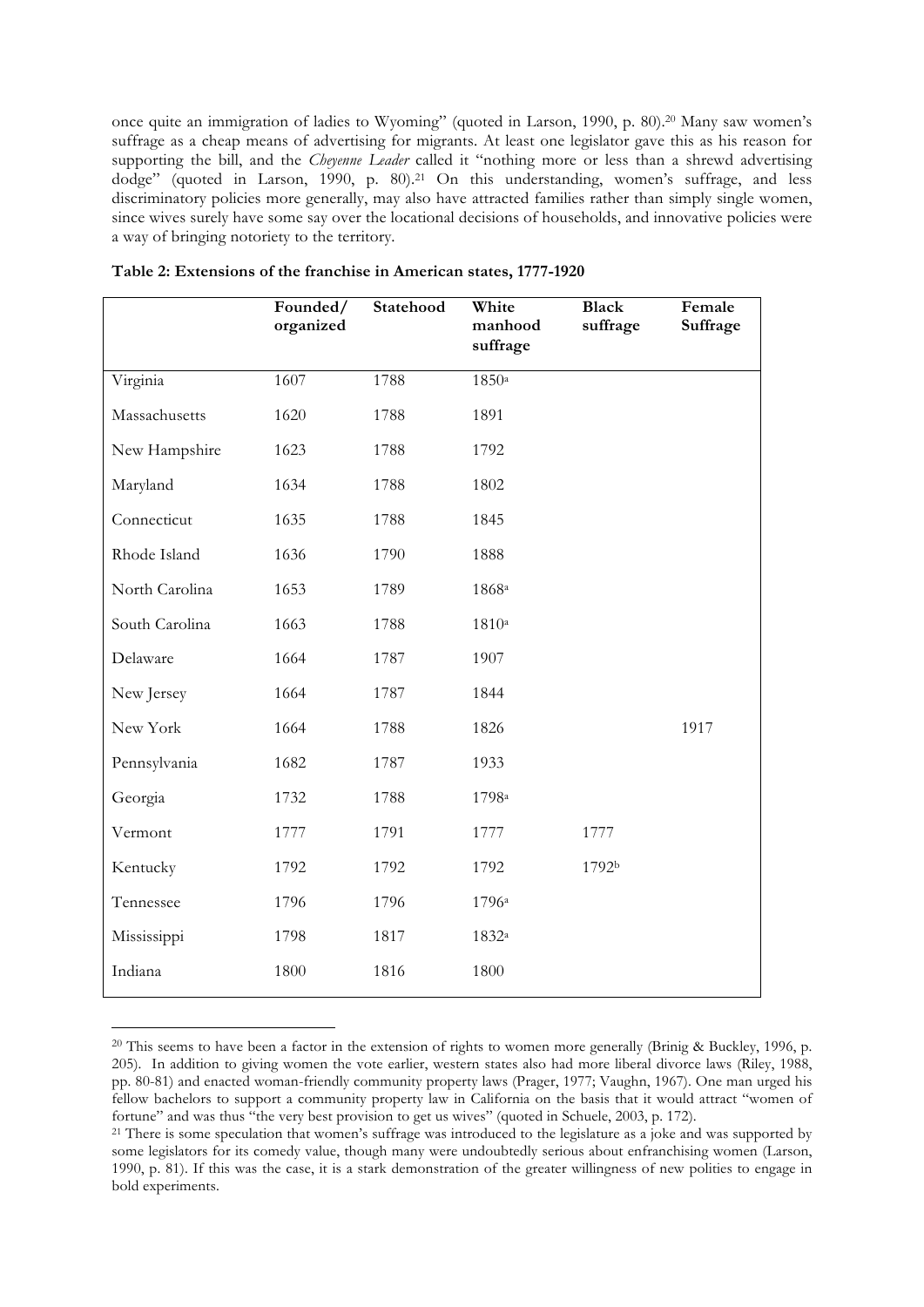| Ohio                                                              | 1803 | 1803 | 1851           |      |      |  |  |
|-------------------------------------------------------------------|------|------|----------------|------|------|--|--|
| Louisiana                                                         | 1804 | 1812 | $1845^{\rm a}$ |      |      |  |  |
| Michigan                                                          | 1805 | 1837 | 1805           |      | 1918 |  |  |
| Illinois                                                          | 1809 | 1818 | 1809           |      |      |  |  |
| Missouri                                                          | 1812 | 1821 | 1812           |      |      |  |  |
| Alabama                                                           | 1817 | 1819 | $1817^{\rm a}$ |      |      |  |  |
| Arkansas                                                          | 1819 | 1836 | 1819a          |      |      |  |  |
| Maine                                                             | 1820 | 1820 | 1820           | 1820 |      |  |  |
| Florida                                                           | 1822 | 1845 | 1822a          |      |      |  |  |
| Texas                                                             | 1836 | 1845 | $1836^{\rm a}$ |      |      |  |  |
| Wisconsin                                                         | 1836 | 1848 | 1836           |      |      |  |  |
| Iowa                                                              | 1838 | 1846 | 1838           | 1868 |      |  |  |
| Oregon                                                            | 1848 | 1859 | 1848           |      | 1912 |  |  |
| Minnesota                                                         | 1849 | 1858 | 1849           | 1868 |      |  |  |
| California                                                        | 1850 | 1850 | 1850           |      | 1911 |  |  |
| Utah                                                              | 1850 | 1896 | 1850           |      | 1895 |  |  |
| New Mexico                                                        | 1850 | 1912 | 1850           |      |      |  |  |
| Washington                                                        | 1853 | 1889 | 1853           |      | 1883 |  |  |
| Kansas                                                            | 1854 | 1861 | 1854           |      | 1912 |  |  |
| Nebraska                                                          | 1854 | 1867 | 1854           |      |      |  |  |
| Nevada                                                            | 1861 | 1864 | $1861^{\rm a}$ |      | 1914 |  |  |
| Colorado                                                          | 1861 | 1876 | 1861           |      | 1893 |  |  |
| North Dakota                                                      | 1861 | 1889 | 1861           |      |      |  |  |
| South Dakota                                                      | 1861 | 1889 | 1861           |      | 1918 |  |  |
| West Virginia                                                     | 1863 | 1863 | 1863           |      |      |  |  |
| Idaho                                                             | 1863 | 1890 | 1863           |      | 1896 |  |  |
| Arizona                                                           | 1863 | 1912 | 1863           |      | 1910 |  |  |
| Montana                                                           | 1864 | 1889 | 1864           |      | 1887 |  |  |
| Wyoming                                                           | 1868 | 1890 | 1868           |      | 1869 |  |  |
| Oklahoma                                                          | 1890 | 1907 | 1890           |      | 1918 |  |  |
| a Later introduced/reintroduced poll tax to disenfranchise blacks |      |      |                |      |      |  |  |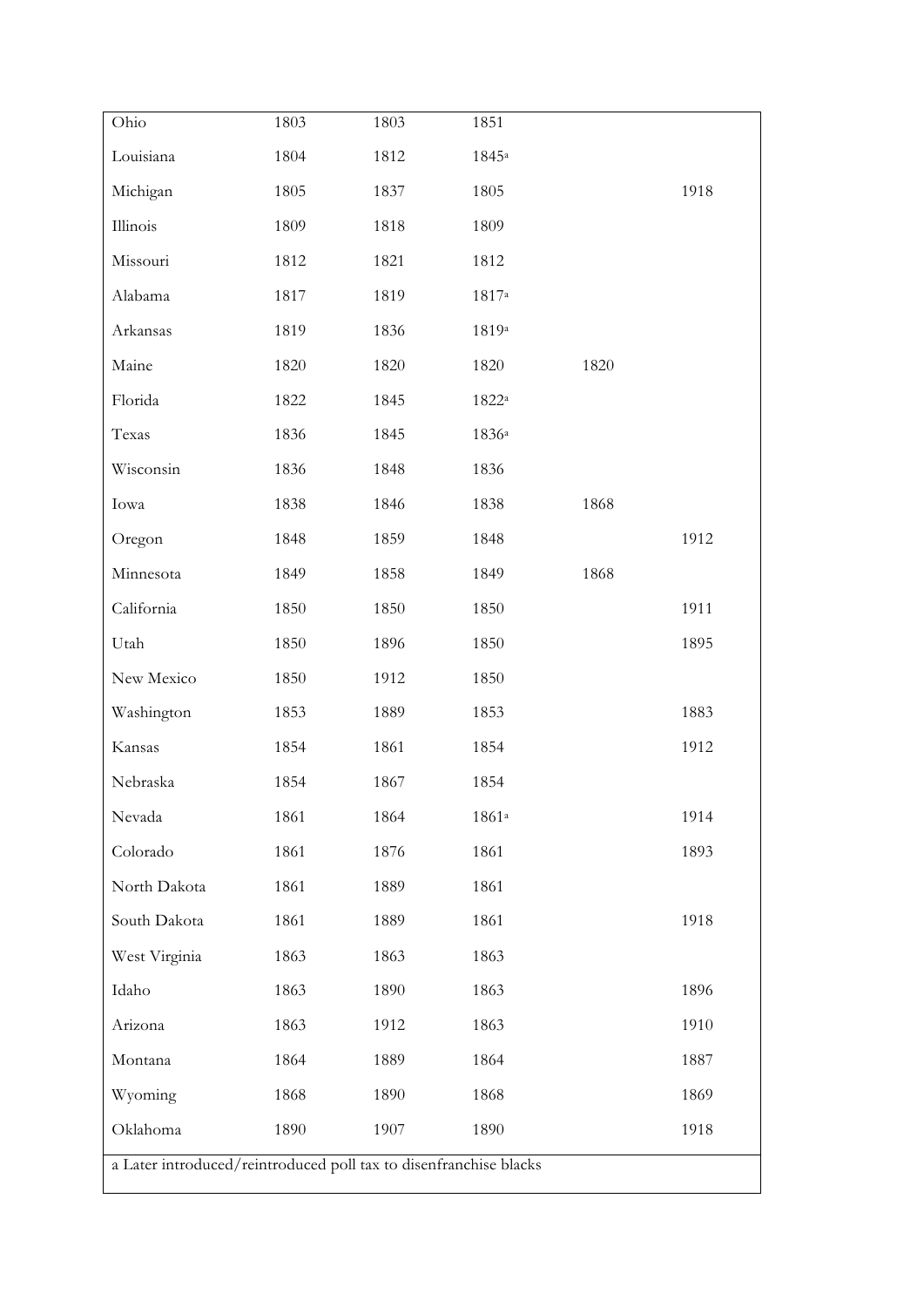b Racial restrictions introduced in 1799

White manhood suffrage refers to the elimination of all economic qualifications (property and tax); black suffrage to the inclusion of blacks without economic qualifications; female suffrage to the full suffrage of women without economic qualifications.

Sources: Engerman and Sokoloff (2005), Keyssar (2000), Lott and Kenny (1999), Porter (1918), Williamson (1960).

The first major extensions of the franchise which led to universal suffrage as we understand it today – the removal of qualifications by economic status, race, and sex – came from newly-formed polities before they entered the union. The Republic of Vermont removed all economic and racial qualifications on its establishment, and the Territory of Wyoming enacted women in its first legislative session. Moreover, it was the newer states which would most eagerly imitate these innovations. This supports our contention that institutional innovation is more likely in political cultures with lower barriers to entry. In two of the three extensions of the franchise we consider (white manhood suffrage and women's suffrage), frontier states enacted change first and were followed quickly by a number of other states, with other young states being the most receptive to these new ideas. In the case of black suffrage, we saw experimentation on the frontier but no widespread emulation.22

#### **4. Conclusion**

!!!!!!!!!!!!!!!!!!!!!!!!!!!!!!!!!!!!!!!!!!!!!!!!!!!!!!!!!!!!

An important benefit of competition among governments lies in its tendency to produce innovation. Static efficiency concerns are no doubt important, but institutional innovation has effects far more profound in the long run. The main point of contention in contemporary debates over competition is currently its effect on static efficiency (Oates & Schwab, 1988; H. W. Sinn, 2003). While static and dynamic efficiency are not easily commensurable, greater attention to the prospect of innovation should at the very least push the debate towards a conclusion that more competition is desirable (Vihanto, 1992). We have argued here, though, that not all competitive systems of government are equal in terms of dynamic efficiency. If we are correct that the formation of new jurisdictions is an important part of the innovation process, simple decentralization will fail to live up to its promises. The inertia of established organizations means that even a highly competitive system of fixed jurisdictions would be less innovative than a system which allowed entry. Simple decentralization of government, then, might be effective in promoting static efficiency, but its capacity to promote innovation will be limited.

Given that the frontier has closed and political borders (at least in the developed world) are relatively stable, our argument may seem pessimistic: we have benefitted from the innovations of the past, but we are now in an eternal period of institutional stagnation. We suggest otherwise. Secession is always a possibility (Buchanan & Faith, 1987; Gordon, 2002; Sorens, 2011), and there are a number of unorthodox proposals for reform which would allow for the regular formation of new polities. There have been serious arguments for the creation of private local governments governed by residents or proprietors (Foldvary, 1994; MacCallum, 1970; R. H. Nelson, 2005; Tullock, 1994); the creation of new cities on uninhabited land in the third world (Romer, 2010); the entrepreneurial creation of special economic zones (Strong & Himber, 2009); the incremental construction of floating polities in international waters (Friedman & Taylor, 2011); and the unbundling of government services in order to allow competition among special-purpose jurisdictions (Frey & Eichenberger, 1999; Kling, 2009, chap. 3). Our argument suggests that these are far more likely to produce institutional innovation than simple decentralization or

<sup>&</sup>lt;sup>22</sup> Our argument is an extension and supplement rather than an alternative to other rational choice analyses of the emergence of democracy in America. Engerman and Sokoloff (2005) argue that frontier states faced a greater scarcity of labor and were thus had a greater incentive to extend the franchise. Congleton (2011, chap. 18, forthcoming) and Horpedahl (forthcoming) see the granting of political rights as a mutually-beneficial political exchange between elites and citizens driven in part by Tiebout competition. More detailed empirical work would be required to adequately tease out the relative importance of various factors.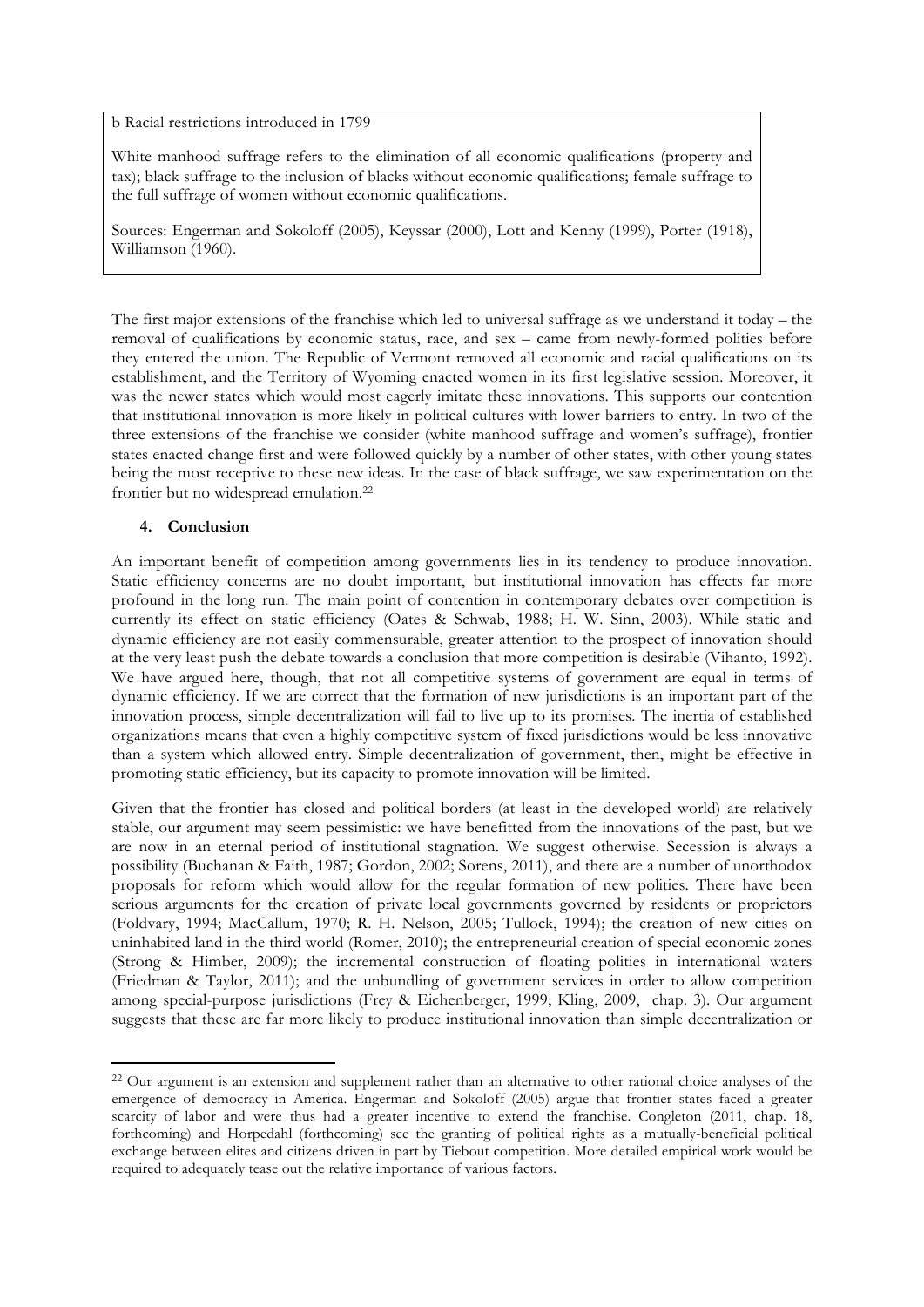other proposals which focus on the costs of switching governance providers as the main constraint on competition.

**Acknowledgements**: We thank Geoff Brennan, Keith Dowding, Kevin Lyons, David Monk, William Shughart, Michael Strong, and participants at the 2010 Australasian Public Choice Conference, the 2011 Association of Private Enterprise Education Conference, and a seminar at Australian National University. This work was funded by The Seasteading Institute.

#### **References**

- Acs, Z. J., & Audretsch, D. B. (1987). Innovation in large and small firms. *Economics Letters*, *23*(1), 109– 112.
- Acs, Z. J., & Audretsch, D. B. (1990). *Innovation and small firms*. Cambridge, MA: The MIT Press.
- Amburgey, T. L., Kelly, D., & Barnett, W. P. (1993). Resetting the clock: The dynamics of organizational change and failure. *Administrative Science Quarterly*, *38*(1), 51–73.
- Bates, R., Greif, A., Levi, M., Rosenthal, J. L., & Weingast, B. (1998). *Analytic narratives*. Princeton: Princeton University Press.
- Baturo, A., & Gray, J. (2009). Flatliners: Ideology and rational learning in the adoption of the flat tax. *European Journal of Political Research*, *48*(1), 130–159.
- Berry, F. S. (1994). Sizing Up State Policy Innovation Research. *Policy Studies Journal*, *22*(3), 442–456.
- Bilder, M. S. (2006). The Corporate Origins of Judicial Review. *The Yale Law Journal*, *116*(3), 502–566.
- Billias, G. A. (Ed.). (1990). *American constitutionalism abroad: selected essays in comparative constitutional history*. Westport: Greenwood Press.
- Billias, G. A. (2009). *American constitutionalism heard round the world, 1776-1989: a global perspective*. New York: New York University Press.
- Black, B. A. (1987). An Astonishing Political Innovation: The Origins of Judicial Review. *University of Pittsburgh Law Review*, *49*, 691.
- Blaustein, A. (1987). The Influence of the United States Constitution Abroad. *Oklahoma City University Law Review*, *12*(3).
- Breen, T. H. (1967). John Adams' Fight against Innovation in the New England Constitution: 1776. *The New England Quarterly*, *40*(4), 501–520.
- Brennan, G., & Buchanan, J. M. (1980). *The power to tax: Analytical foundations of a fiscal constitution*. Cambridge: Cambridge University Press.
- Brennan, G., & Buchanan, J. M. (1985). *The reason of rules: Constitutional political economy*. Cambridge: Cambridge University Press.
- Brennan, W. J. J. (1991). The Worldwide Influence of the United States Constitution as a Charter of Human Rights. *Nova Law Review*, *15*, 1-9.
- Brinig, M. F., & Buckley, F. H. (1996). The Market for Deadbeats. *The Journal of Legal Studies*, *25*(1), 201- 232.
- Buchanan, J. M., & Faith, R. L. (1987). Secession and the limits of taxation: Toward a theory of internal exit. *The American Economic Review*, *77*(5), 1023–1031.
- Buchanan, J. M., Tollison, R. D., & Tullock, G. (1980). *Toward a theory of the rent-seeking society*. College Station, TX: Texas A & M University Press.
- Caves, R. E. (1998). Industrial organization and new findings on the turnover and mobility of firms. *Journal of economic literature*, *36*(4), 1947–1982.
- Christensen, C. M. (1997). *The innovator's dilemma: when new technologies cause great firms to fail*. Cambridge, MA: Harvard Business Press.
- Congleton, R. D. (forthcoming) Why Local Governments Do Not Maximize Profits: On the Value Added by the Representative Institutions of Town and City Governance. *Public Choice*.
- Congleton, R. D. (2004). Economic Development and Democracy, Does Industrialization Lead to Universal Suffrage? *Homo Economicus*, *21*(2), 283–311.
- Congleton, R. D. (2011). *Perfecting Parliament: Constitutional Reform, Liberalism, and the Rise of Western Democracy*. Cambridge: Cambridge University Press.
- Cyert, R. M., & March, J. G. (1963). *A behavioral theory ofthe firm*. Englewood Cliffs: Prentice Hall.
- Delacroix, J., & Swaminathan, A. (1991). Cosmetic, speculative, and adaptive organizational change in the wine industry: A longitudinal study. *Administrative Science Quarterly*, *36*(4), 631–661.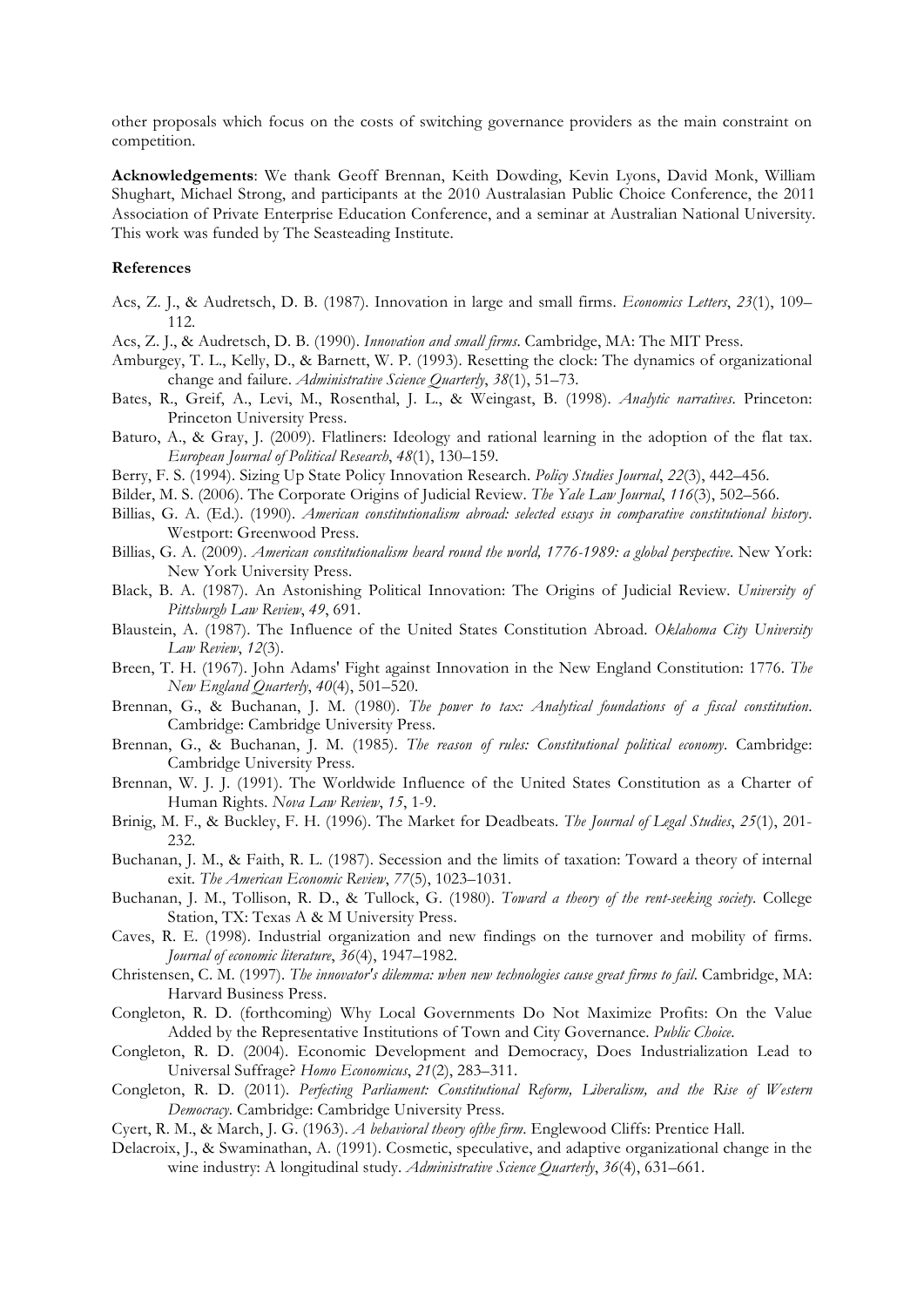Downs, A. (1965). A theory of bureaucracy. *The American Economic Review*, *55*(1/2), 439–446.

- Downs, A. (1967). *Inside bureaucracy*. Boston: Little, Brown and Company.
- Elazar, D. J. (1998). *Covenant and constitutionalism: the great frontier and the matrix of federal democracy*. New Brunswick: Transaction Publishers.
- Elster, J. (1989). *Nuts and bolts for the social sciences*. Cambridge: Cambridge University Press.
- Engerman, S. L., & Sokoloff, K. L. (2005). The evolution of suffrage institutions in the new world. *The Journal of Economic History*, *65*(4), 891–921.
- Feld, L. P. (2007). Regulatory competition and federalism in Switzerland: diffusion by horizontal and vertical interaction. In P. Bernholz & R. Vaubel (Eds.), *Political competition and economic regulation* (pp. 200-240). New York: Routledge.
- Feld, L. P., & Kirchgässner, G. (2001). Income Tax Competition at the State and Local Level in Switzerland. *Regional Science and Urban Economics*, *31*, 181 – 213.
- Feld, L. P., & Reulier, E. (2009). Strategic tax competition in Switzerland: Evidence from a panel of the Swiss cantons. *German Economic Review*, *10*(1), 91–114.
- Ferrie, J. P. (2006). Internal Migration. In S. Carter, M. Haines, A. Olmstead, R. Sutch, & G. Wright (Eds.), *Historical Statistics of the United States, Millenial Edition* (pp. 489-494).
- Foldvary, F. E. (1994). *Public goods and private communities: The market provision of social services*. Northampton, MA: Edward Elgar.
- Frey, B. S., & Eichenberger, R. (1999). *The new democratic federalism for Europe: functional, overlapping and competing jurisdictions*. Cheltenham: Edward Elgar.
- Friedman, P., & Taylor, B. (2011). Seasteading and institutional innovation. Presented at the Association of Private Enterprise Education Conference, Nassau.
- Geroski, P. A. (1995). What do we know about entry? *International Journal of Industrial Organization*, *13*(4), 421–440.
- Gilbert, R. (2006). Looking for Mr. Schumpeter: Where Are We in the Competition–Innovation Debate? *Innovation policy and the economy*, *6*, 159–215.
- Gilbert, R. J., & Newbery, D. M. (1982). Preemptive patenting and the persistence of monopoly. *The American Economic Review*, 514–526.
- Gordon, D. (Ed.). (2002). *Secession, State, and Liberty*. New Brunswick: Transaction Publishers.
- Gray, V. (1973). Innovation in the states: A diffusion study. *The American Political Science Review*, *67*(4), 1174–1185.
- Halliday, T. C., Powell, M. J., & Granfors, M. W. (1993). After minimalism: Transformations of state bar associations from market dependence to state reliance, 1918 to 1950. *American Sociological Review*, *58*(4), 515–535.
- Hannan, M. T., & Freeman, J. (1977). The population ecology of organizations. *American journal of sociology*, *82*(5), 929–964.
- Hannan, M. T., & Freeman, J. (1984). Structural inertia and organizational change. *American sociological review*, *49*(2), 149–164.
- Hannan, M. T., & Freeman, J. (1989). *Organizational ecology*. Cambridge, MA: Harvard University Press.
- Hayek, F. A. (1948). The meaning of competition. In *Individualism and economic order* (pp. 92–106). Chicago: University of Chicago Press.
- Hedström, P., & Swedberg, R. (1998). *Social mechanisms: an analytical approach to social theory*. Cambridge: Cambridge University Press.
- Henderson, R. (1993). Underinvestment and incompetence as responses to radical innovation: Evidence from the photolithographic alignment equipment industry. *The RAND Journal of Economics*, *24*(2), 248–270.
- Henderson, R. M., & Clark, K. B. (1990). Architectural innovation: The reconfiguration of existing product technologies and the failure of established firms. *Administrative science quarterly*, *35*(1), 9– 30.
- Higgs, R. (1997). Regime Uncertainty: Why the Great Depression Lasted So Long and Why Prosperity Resumed after the War. *Independent Review*, *1*(4), 561–590.
- Hill, C., & Rothaermel, F. T. (2003). The performance of incumbent firms in the face of radical technological innovation. *The Academy of Management Review*, *28*(2), 257–274.
- Horpedahl, J.(forthcoming) Political exchange and the voting franchise: universal democracy as an emergent process. *Constitutional Political Economy*.
- Kerber, W. (2008). Institutional Change in Globalization: Transnational Commercial Law from an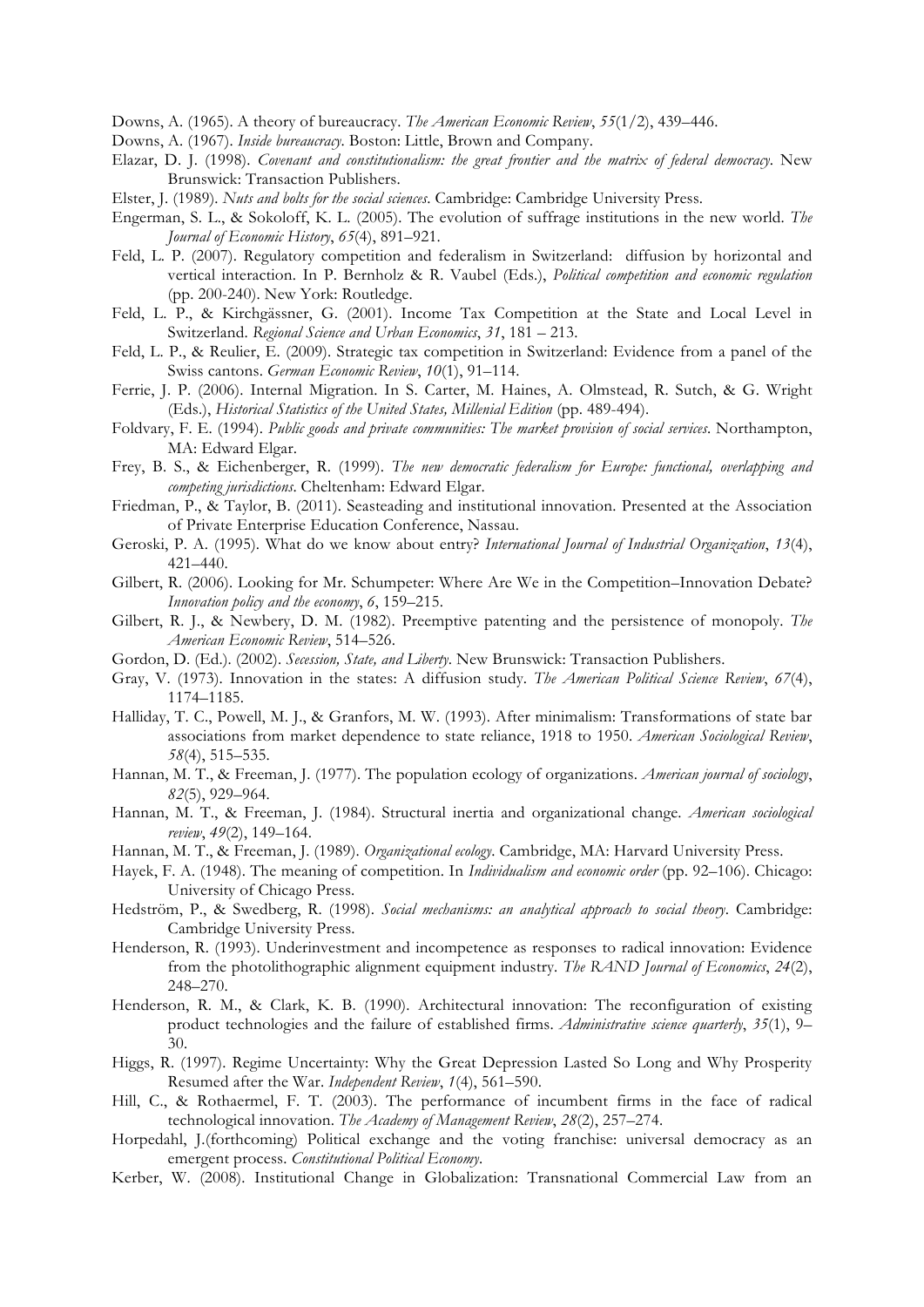Evolutionary Economics Perspective. *German Law Journal*, *9*(4), 411-436.

- Kerber, W., & Heine, K. (2003). Institutional evolution, regulatory competition and path dependence. In P. Pelikán & G. Wegner (Eds.), *The evolutionary analysis of economic policy* (pp. 191-222). Cheltenham: Edward Elgar.
- Kerber, W., & Vanberg, V. (1995). Competition among institutions: evolution within constraints. In L. Gerken (Ed.), *Competition among Institutions* (pp. 35-64). London: Macmillan.
- Keyssar, A. (2000). *The right to vote: The contested history of democracy in the United States*. New York: Basic Books.
- Kling, A. S. (2009). *Unchecked and unbalanced: how the discrepancy between knowledge and power caused the financial crisis and threatens democracy*. Lanham: Rowman & Littlefield.
- Krueger, A. O. (1974). The political economy of the rent-seeking society. *The American Economic Review*, *64*(3), 291–303.
- Larson, T. A. (1990). *History of Wyoming* (2nd ed.). Lincoln: University of Nebraska Press.
- Levinthal, D. A., & March, J. G. (1993). The myopia of learning. *Strategic management journal*, *14*, 95–95.
- Levitt, B., & March, J. G. (1988). Organizational learning. *Annual review of sociology*, *14*, 319–340.
- Liuhto, K. (1996). Entrepreneurial Transition in Post-Soviet Republics: The Estonian Path. *Europe-Asia Studies*, *48*(1), 121-140.
- Lott, J. R., & Kenny, L. W. (1999). Did Women's Suffrage Change the Size and Scope of Government? *The Journal of Political Economy*, *107*(6), 1163–1198.
- Lutz, D. S. (1980). From covenant to constitution in American political thought. *Publius*, *10*(4), 101–133.
- Lutz, D. S. (1988). *The origins of American constitutionalism*. Baton Rouge: Louisiana State University Press.
- Lutz, D. S. (1998). *Colonial origins of the American Constitution: a documentary history*. Indianapolis: Liberty Fund.
- MacCallum, S. H. (1970). *The art of community*. Menlo Park: Institute for Humane Studies.
- March, J. G. (1981). Footnotes to organizational change. *Administrative Science Quarterly*, *26*(4), 563–577.
- Milgrom, P., & Roberts, J. (1988). An economic approach to influence activities in organizations. *The American Journal of Sociology*, *94*(1), 154–179.
- Milgrom, P., & Roberts, J. (1990). Bargaining costs, influence costs, and the organization of economic activity. *Perspectives on positive political economy*, 57–89.
- Milgrom, P. R. (1988). Employment contracts, influence activities, and efficient organization design. *The Journal of Political Economy*, *96*(1), 42–60.
- Miller, D., & Chen, M. J. (1994). Sources and consequences of competitive inertia: A study of the US airline industry. *Administrative Science Quarterly*, *39*(1), 1–23.
- Mintrom, M. (1997). Policy Entrepreneurs and the Diffusion of Innovation. *American Journal of Political Science*, *41*(3), 738-770.
- Mokyr, J. (1994). Cardwell's Law and the political economy of technological progress. *Research Policy*, *23*(5), 561–574.
- Nelson, R. H. (2005). *Private neighborhoods and the transformation of local government*. Washington, DC: Urban Institute Press.
- Nelson, R. R. (1991). Why do firms differ, and how does it matter? *Strategic management journal*, *12*(S2), 61– 74.
- Nelson, R. R., & Winter, S. G. (1982). *An evolutionary theory of economic change*. Cambridge, MA: Belknap Press.
- Oakeshott, M. (1947). Rationalism in politics. *Cambridge Journal*, *1*, 81-98, 145-157.
- Oakeshott, M. (1962). On being conservative. In *Rationalism in politics and other essays* (pp. 168-196). New York: Basic Books.
- Oates, W. E., & Schwab, R. M. (1988). Economic competition among jurisdictions: efficiency enhancing or distortion inducing? *Journal of Public Economics*, *35*(3), 333–354.
- Olson, M. (1965). *The logic of collective action: Public goods and the theory of groups* (2nd ed.). Cambridge, MA: Harvard University Press.
- Olson, M. (1982). *The rise and decline of nations: economic growth, stagflation, and social rigidities*. New Haven, CT: Yale University Press.
- Ostrom, V. (1987). *The political theory of a compound republic: designing the American experiment* (2nd ed.). Lincoln: University of Nebraska Press.
- Porter, K. H. (1918). *A history of suffrage in the United States*. Chicago: University of Chicago Press.
- Prager, S. W. (1977). Sharing Principles and the Future of Marital Property Law. *UCLA L. Rev.*, *25*, 1-22.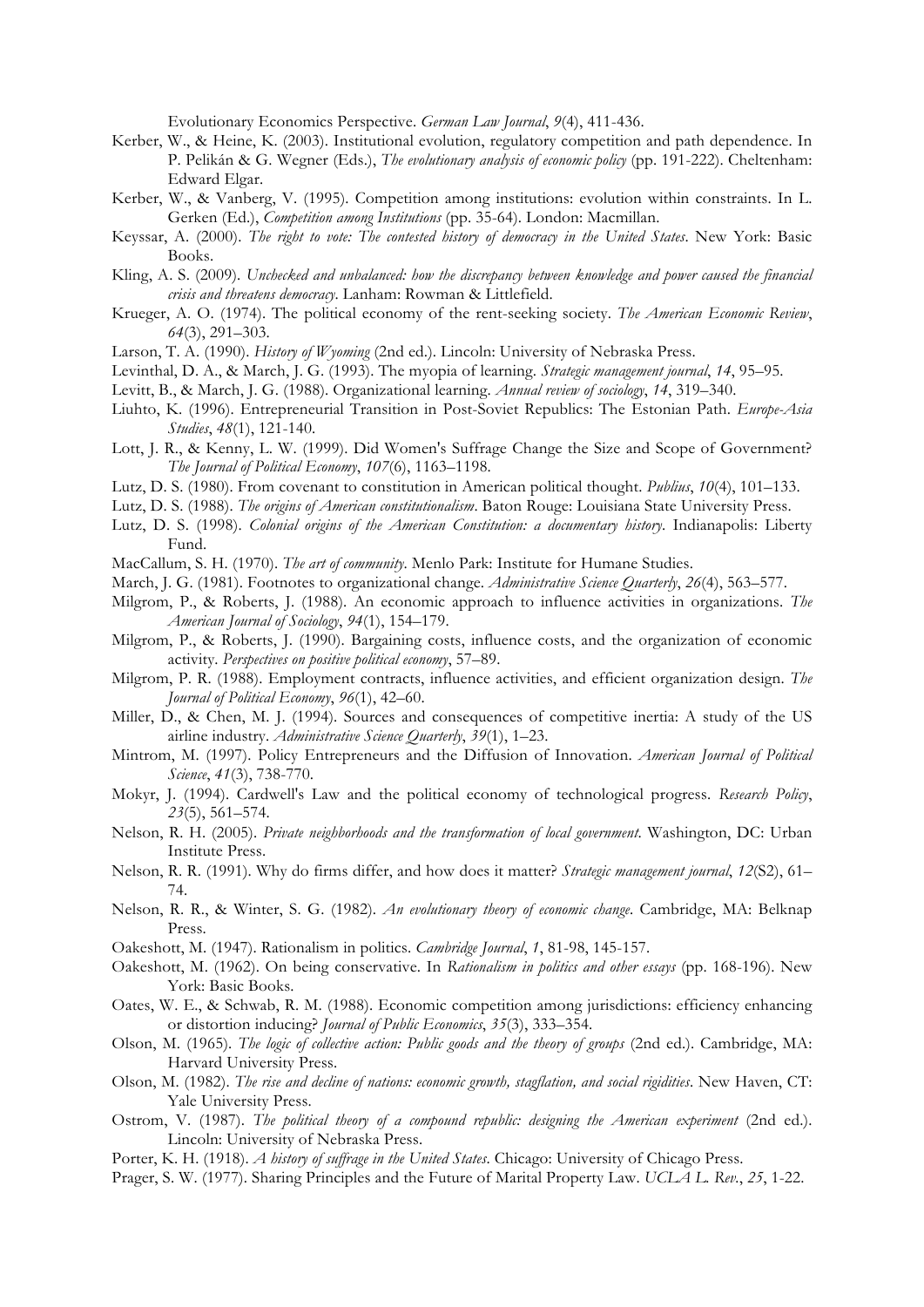- Reid, J. P. (1986). *Constitutional history of the American Revolution: The authority to legislate* (Vol. 3). Madison: University of Wisconsin Press.
- Reinganum, J. F. (1983). Uncertain innovation and the persistence of monopoly. *The American Economic Review*, *73*(4), 741–748.
- Riker, W. H. (1982). *Liberalism against populism: A confrontation between the theory of democracy and the theory of social choice*. San Francisco: WH Freeman.
- Riley, G. (1988). *The female frontier: A comparative view of women on the prairie and the plains*. Lawrence: University Press of Kansas.
- Romanelli, E., & Tushman, M. L. (1994). Organizational transformation as punctuated equilibrium: An empirical test. *The Academy of Management Journal*, *37*(5), 1141–1166.
- Romer, P. (2010). *Technologies, Rules, and Progress: The Case for Charter Cities*. Washington, DC: Center for Global Development.
- Scalia, A. (1989). The Rule of law as a law of Rules. *The University of Chicago Law Review*, *56*(4), 1175–1188.
- Schuele, D. C. (2003). "None Could Deny the Eloquence of This Lady": Women, Law, and Government in California, 1850-1890. *California History*, *81*(3/4), 169-198.
- Schumpeter, J. A. (1934). *The theory of economic development: an inquiry into profits, capital, credit, interest, and the business cycle*. Cambridge, MA: Harvard University Press.
- Schumpeter, J. A. (1942). *Capitalism, Socialism and Democracy*. New York: Harper & Row.
- Sinn, H. W. (1990). Tax Competition and Tax Harmonization in Europe. *European Economic Review*, *34*, 489–504.
- Sinn, H. W. (2003). *The new systems competition*. Oxford: Blackwell.
- Sinn, S. (1992). The taming of Leviathan: competition among governments. *Constitutional Political Economy*, *3*(2), 177–196.
- Sorens, J. (2011). *Secessionism: Identity, Interest, and Strategy*. Montreal: McGill-Queen's University Press.
- Stansel, D. (2010). *Competition, Knowledge, and Local Government*. Working Paper, Florida Gulf Coast University.
- Stigler, G. J. (1968). *The organization of industry*. Chicago: University of Chicago Press.
- Strong, M. J., & Himber, R. (2009). The Legal Autonomy of the Dubai International Financial Centre: A Scalable Strategy for Global Free-Market Reforms. *Economic Affairs*, *29*(2), 36–41.
- Tiebout, C. M. (1956). A pure theory of local expenditures. *The journal of political economy*, *64*(5), 416-424.
- Tsebelis, G. (2002). *Veto players: How political institutions work*. Princeton: Princeton University Press.
- Tullock, G. (1967). The welfare costs of tariffs, monopolies, and theft. *Economic Inquiry*, *5*(3), 224–232.
- Tullock, G. (1981). Why so much stability. *Public Choice*, *37*(2), 189–204.
- Tullock, G. (1994). *The new federalist*. Vancouver: Fraser Institute.
- Turner, F. J. (1906). *The rise of the new west*. New York: Harper and Brothers.
- Turner, F. J. (1920). *The Frontier in American History*. New York: Henry Holt and Company.
- Tushman, M. L., & Anderson, P. (1986). Technological discontinuities and organizational environments. *Administrative science quarterly*, *31*(3), 439–465.
- Vanberg, V., & Kerber, W. (1994). Institutional competition among jurisdictions: An evolutionary approach. *Constitutional Political Economy*, *5*(2), 193–219.
- Vaubel, R. (2008). A history of thought on institutional competition. In A. Bergh & R. Hoijer (Eds.), *Institutional competition* (pp. 29-66). Cheltenham: Edward Elgar.
- Vaughn, M. J. (1967). Policy of Community Property and Inter-Spousal Transactions, The. *Baylor Law Review*, *19*, 20-72.
- Vihanto, M. (1992). Competition between local governments as a discovery procedure. *Journal of Institutional and Theoretical Economics*, *148*(3), 411–436.
- Walker, J. L. (1969). The diffusion of innovations among the American states. *The American Political Science Review*, *63*(3), 880–899.
- Welter, P. (1995). International migration and institutional competition: an application of Hayek's evolutionary theory. In L. Gerken (Ed.), *Competition among institutions* (pp. 119–151). London: Macmillan.
- Williamson, C. (1960). *American suffrage from property to democracy, 1760-1860*. Princeton: Princeton University Press.
- Winter, S. G. (1984). Schumpeterian competition in alternative technological regimes. *Journal of Economic Behavior & Organization*, *5*(3-4), 287–320.
- Wohlgemuth, M. (1999). Entry barriers in politics, or: why politics, like natural monopoly, is not